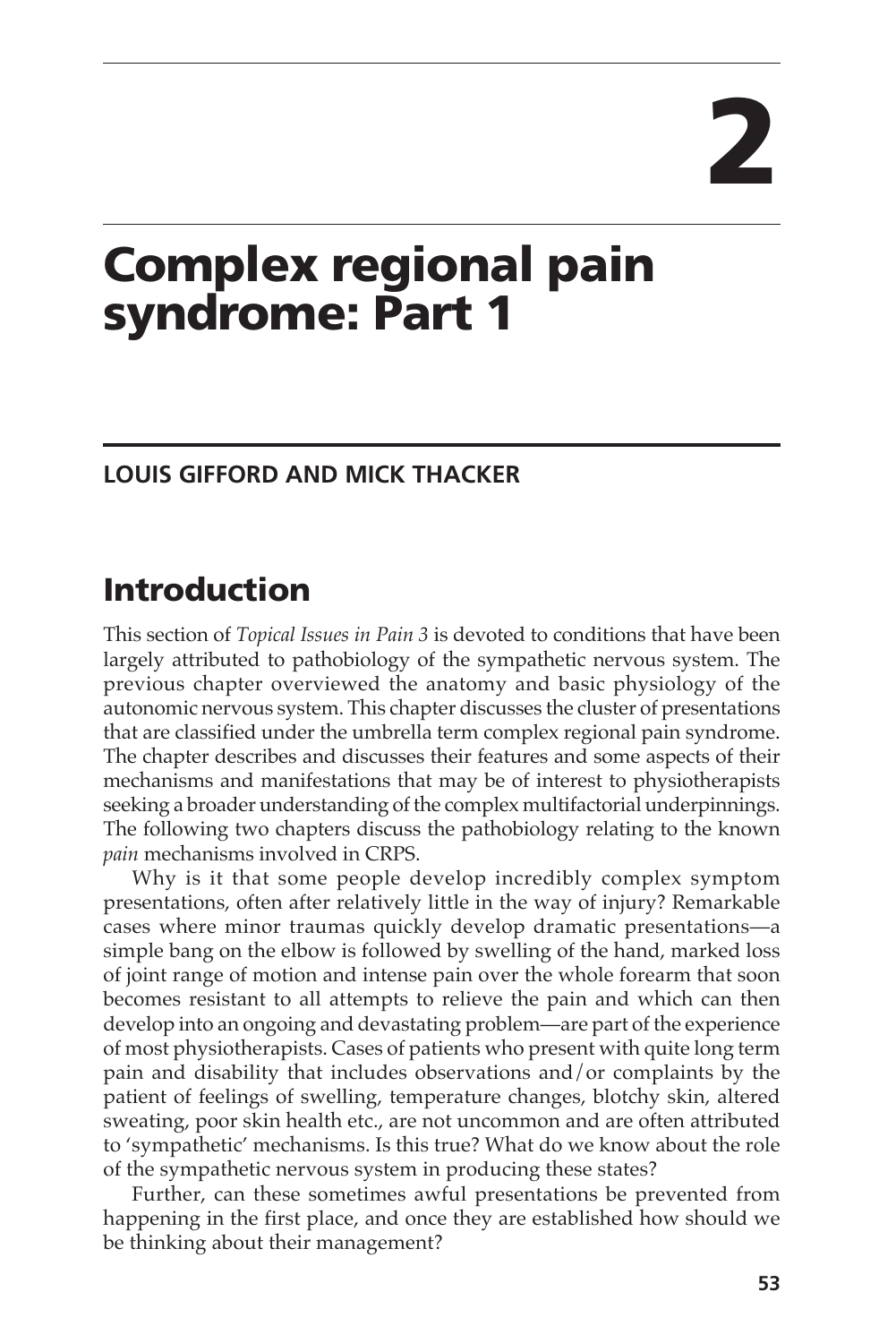This chapter, and the next two, explores and reviews postulated and known mechanisms relating to pain states where the sympathetic nervous system has been assumed to have a significant role.

It seems logical to assume that the autonomic nervous system, and hence the SNS, has to be involved in some way in all injuries, pathologies and pain states. The SNS, under normal conditions, has been shown to respond to nociceptive activity and to the presence of pain (see previous chapter and also reviews by Vallbo et al 1979, Wallin & Elam 1997). The reasoning is that since tissue damaging events represent a threat to the system's homeostasis and survival, the SNS, whose prime role is to engage defensive mechanisms, is likely to play a role in activating and co-ordinating the body's responses to restore or maintain homeostasis. Unfortunately, this isn't how the bulk of the literature on the role of the sympathetic nervous system in pain states following pathology or injury appears to view the situation.

An important point is that in normal circumstances, while the SNS *responds* to pain, its activity does not significantly excite sensory neurones and *cause* pain. Thus, the 'adaptive' role of sympathetic activity in the presence of pain is focused more on 'recovery physiology' rather than on the production of pain (Michaelis 2000).

### **Complex regional pain syndrome—new terminology to replace old**

The role of the sympathetic nervous system in pain states has been a long held and reasonable assumption. It is based on the belief that sympathetic activity or hyperactivity is in some way involved in symptom generation. This belief is backed up by the clinical finding that sympathetic blocks, or destruction of sympathetic nerves when used in conditions diagnosed as having sympathetically maintained pain (SMP), like 'reflex sympathetic dystrophy' (RSD), are occasionally good at relieving pain as well as symptoms like oedema and sweating that are so often attributed to abnormal SNS behaviour. Further support comes from the finding that in some patients pain associated with neuropathy and RSD can be provoked by injection of adrenaline or noradrenaline or other 'adrenoreceptor agonists' (see Torebjork et al 1995, Wall 1995), whereas in normal people these hormones have no pain producing effect.

However, there is considerable argument surrounding the hypothesised role of the sympathetic system and also great difficulty in classifying patient presentations accurately. For example, many patients who fit into the RSD category do not respond at all to sympathetic blocking and a great many who do respond find that the relief is only temporary (see Chapter 4). Some patients may respond to a sympathetic block early on in the course of their problem, but not later, or vice versa (Torebjork et al 1995, Wall 1995). It seems that some patients can shift from having pain that may be dependent on sympathetic activity to having pain that is not. Some pain mechanisms appear to move and change over time, even though the presenting symptoms may appear stable.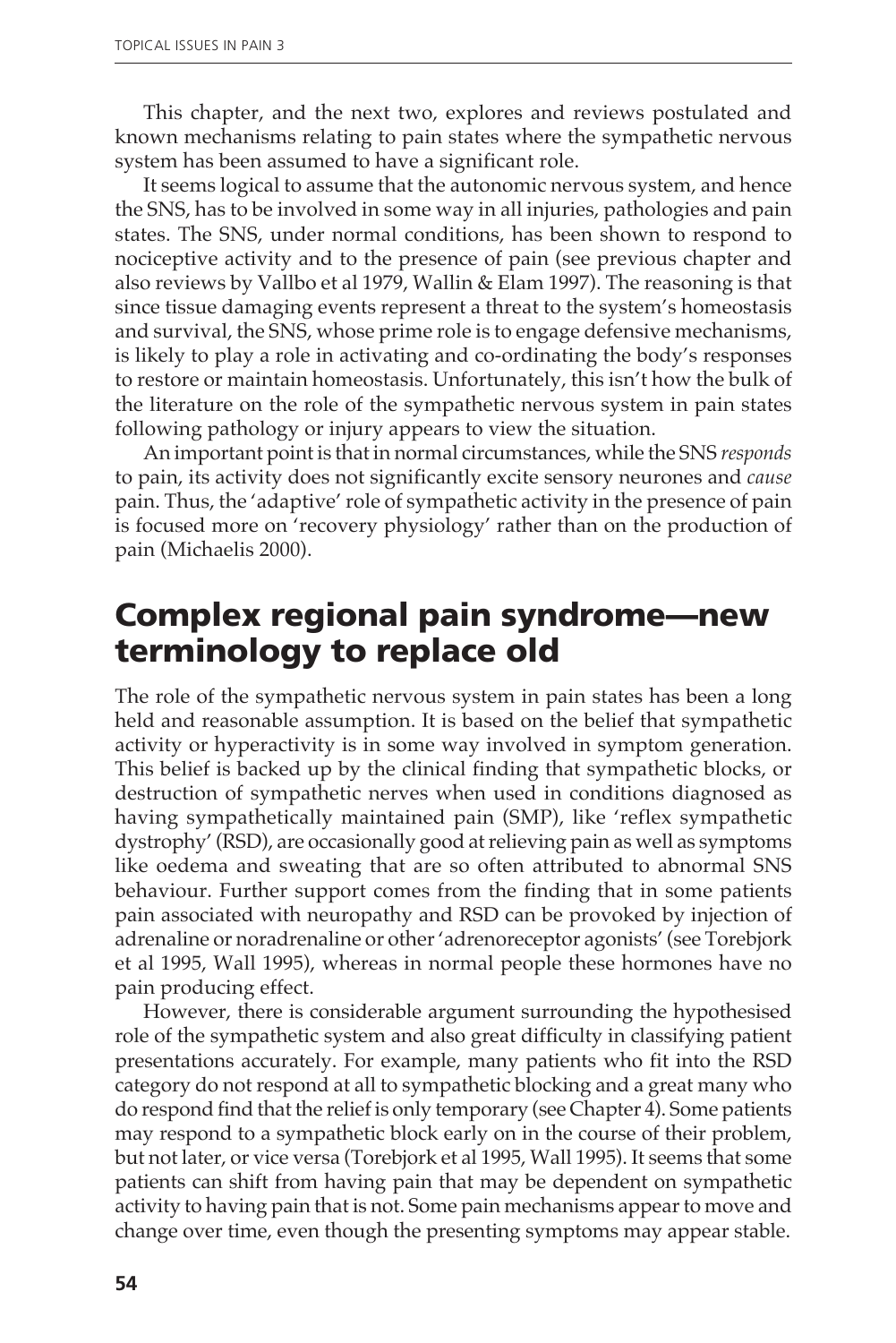For the past 10 years or so the golden nugget status that the sympathetic system has achieved and held on to has been subjected to quite a strong challenge that has resulted in a revised downward rating (see Chapters 3  $& 4.$ )

In an attempt to clarify the nature of RSD and the role of the sympathetic nervous system in pain states a working party of world experts was set up following an International Association for the Study of Pain 'Special Consensus Workshop' held in Orlando, Florida USA in 1993 (Stanton-Hicks et al 1995). As an example of some of the challenges facing the group, the problems with the term RSD are representative: 'The term RSD is used imprecisely as it refers to changes in soft tissue which may or may not depend upon the sympathetic nervous system, may not be the consequence of a reflex, and may occur later in the disorder' (see Stanton-Hicks et al 1995, p 128). The goals set out in the workshop were to examine the terms RSD, causalgia, sympathetically maintained pain (SMP) and sympathetically independent pain (SIP) and to revise the classifications and definitions for better clinical utility.

One overriding theme was that the continued use of the term 'sympathetic' was unhelpful as it implied a pathological mechanism attributable to the sympathetic system that lacked conclusive evidence and which may have provided a barrier to the consideration of alternative mechanisms or a multiplicity of mechanisms acting in concert.

The group chose to use 'Complex Regional Pain Syndrome' (CRPS) as an overall term: *complex* to denote the varied clinical phenomena in addition to pain (see below); *regional,* since the distribution of symptoms and findings are so general, widespread and beyond the area of the original lesion—often being in the distal part of the extremities and rarely on the trunk and face, but having the potential to spread to other body areas; and *pain* since it was the cardinal symptom and being so disproportionate to the inciting event (Stanton-Hicks et al 1995, Boas 1996).

Within the CRPS designation are two subsets: Types I and II; both depend on the apparent cause and on the presentation—see Box 2.1. Type I corresponds to the 'old' RSD and Type II to 'causalgia.' Essentially the difference between the two is that Type I follows a tissue injury and Type II follows a frank nerve injury. A major departure as a result of this classification is the separation of the previously implied focus on sympathetic elements or mechanisms from the definitions. The result of this is the recognition that virtually any disorder, including CRPS, may have a component of sympathetically maintained pain alongside pains whose mechanisms are quite independent of the system, hence the terms sympathetically maintained pain (SMP) and sympathetically independent pain (SIP) (see Figs 2.1 and 2.2).

A major effect of this new classification is the focus on the presentation's history and the constellation of signs and symptoms, rather than on a presumed mechanism that seems to have unfairly overburdened the sympathetic system with responsibility and ignored other mechanisms that may be more relevant.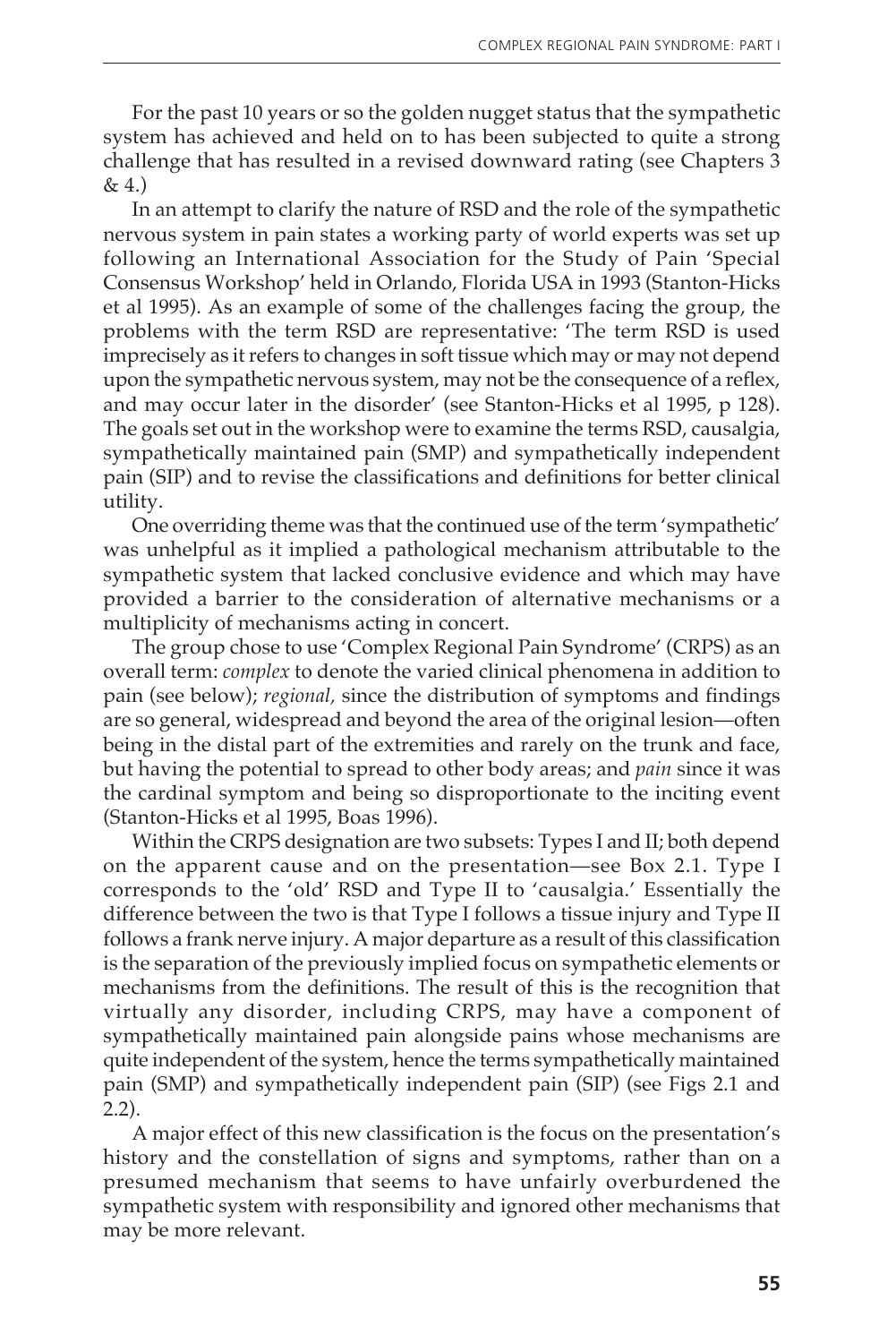An important point for physiotherapy is that mechanistic approaches to pain syndromes like this are not necessarily helpful since they represent an interventionist biomedical paradigm whose object is to recognise a pathobiological mechanism, usually related to a pain mechanism, and then to *directly* alter the mechanism in some way. The recognition that pain is one thing but function and having a life are others too, does not seem to enter the therapeutic equation too easily. Even so, most physiotherapists like to feel comfortable with the problem they are dealing with and the belief here is that knowing about the current state of the art with regard to mechanisms is an important issue.

#### **Box 2.1** Classification: complex regional pain syndrome (CRPS)

CRPS describes a variety of painful conditions that usually follow injury, occur regionally, have a distal predominance of abnormal findings, exceed in both magnitude and duration the expected clinical course of the inciting event, often result in significant impairment of motor function, and show variable progression over time.

#### **CRPS Type I (RSD)**

The syndrome follows an initiating noxious event.

- 1. Spontaneous pain or allodynia/hyperalgesia occurs beyond the territory of a single peripheral nerve(s) and is disproportionate to the inciting event.
- 2. There is or has been evidence of oedema, skin blood flow abnormality, or abnormal sudomotor activity, in the region of the pain since the inciting event.
- 3. This diagnosis is excluded by the existence of conditions that would otherwise account for the degree of pain and dysfunction

#### **CRPS Type II (Causalgia)**

This syndrome follows nerve injury. It is similar in all other respects to Type I.

- 1. Is a more regionally confined presentation about a joint (e.g. ankle, knee, wrist) or area (e.g. face, eye, penis), associated with a noxious event.
- 2. Spontaneous pain or allodynia/hyperalgesia is usually limited to the area involved but may spread variably distal or proximal to the area, not in the territory of a dermatomal or peripheral nerve distribution.
- 3. Intermittent and variable oedema, skin blood flow change, temperature change, abnormal sudomotor activity, and motor dysfunction, disproportionate to the inciting event, are present about the area involved.

#### **Sympathetically maintained pain**

Pain that is maintained by sympathetic efferent activity or neurochemical or circulating catecholamine action, as determined by pharmacological or sympathetic nerve blockade. SMP may be a feature of several types of pain disorder, and is not an essential component of any one condition. Conditions without any response to sympathetic block are, by contrast, designated as having sympathetic independent pain states (SIP).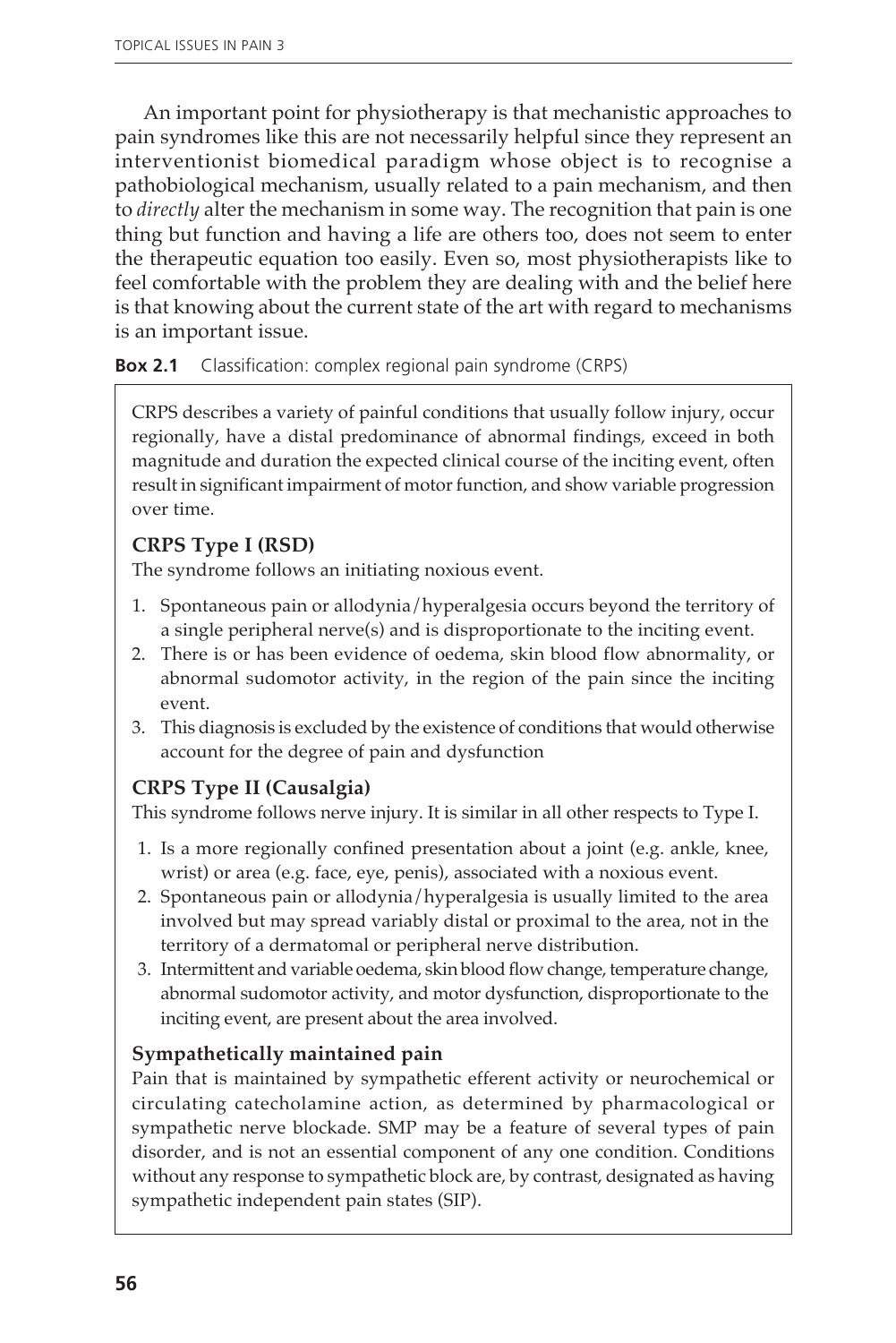



*Adapted from: Boas RA 1996 Complex regional pain syndromes: symptoms, signs, and differential diagnosis. In: Janig W, Stanton-Hicks M (eds) Reflex Sympathetic Dystrophy: a reappraisal. Progress in Pain Research and Management Vol. 6. IASP Press, Seattle 79–92*



**Fig. 2.2** As Figure 2.1 but including many common conditions seen by physiotherapists. Note that a 'sympathetic pain' component to these disorders is unproven at this stage.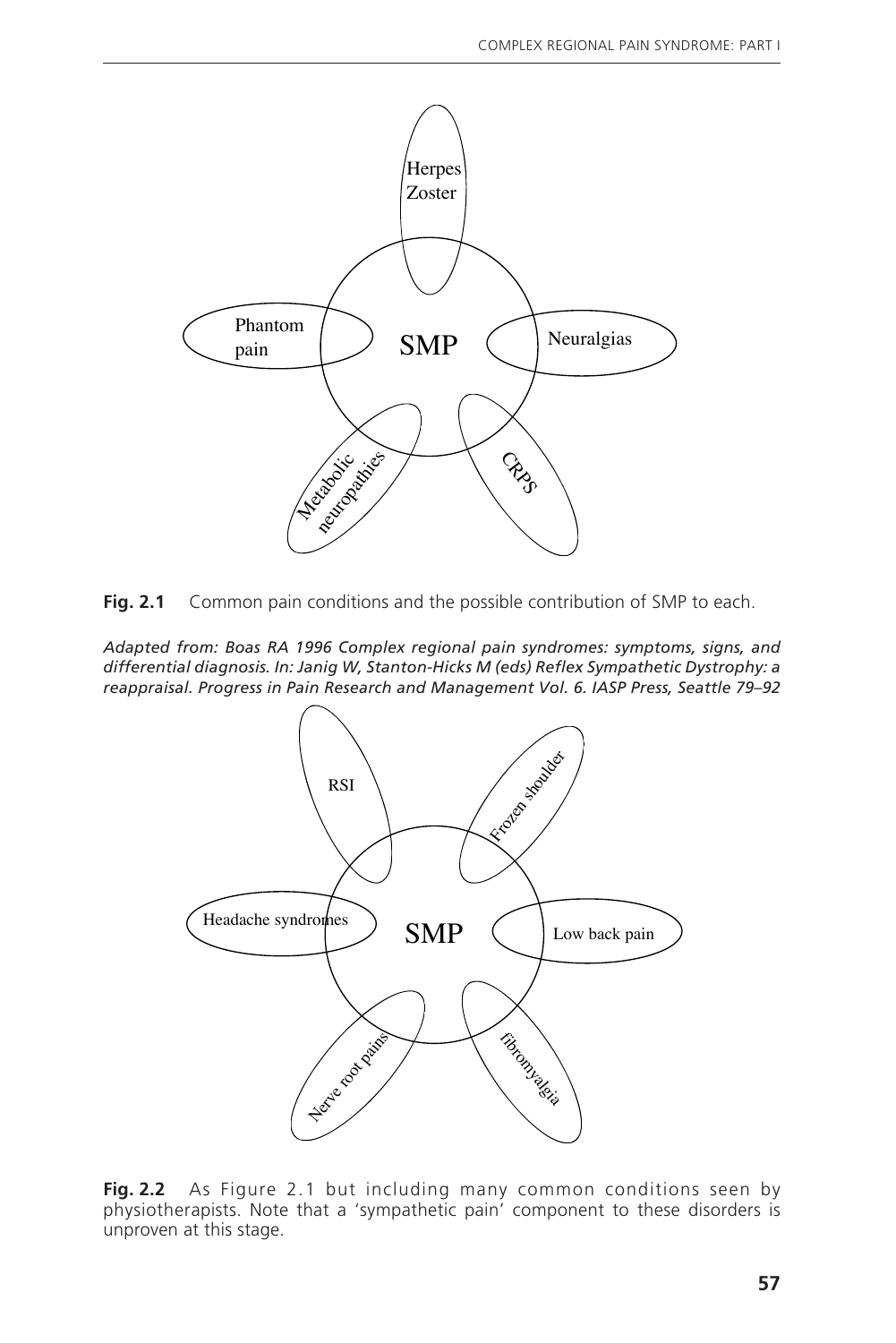

**Fig. 2.3** The relative contribution that SMP may have to the overall pain. A: a person whose pain is predominantly unresponsive to sympathetic block. B: a patient with pain that is almost totally sympathetically maintained. Points A and B may represent different patients or the same patient at different times. In other words mechanisms of pain generation may well alter and change with time.

*Adapted from: Boas RA 1996 Complex regional pain syndromes: symptoms, signs, and differential diagnosis. In: Janig W, Stanton-Hicks M (eds) Reflex Sympathetic Dystrophy: a reappraisal. Progress in Pain Research and Management Vol. 6. IASP Press, Seattle 79–92*

Boas (1996) notes that a CRPS category III was also considered for 'those difficult cases that contained pain and sensory changes, with either motor or tissue changes, but did not comply fully with the more classic forms.'

# **Presentation and symptoms of CRPS Types I and II**

Main sources: (Baron et al 1996, Low et al 1996, Birklein & Handwerker 2001)

#### **Onset**

CRPS Type I is almost always preceded by a noxious event usually to the affected extremity. Such trauma may be quite minor, such as a simple knock or bruising. But bone fracture, operations like carpal tunnel release or fascial releases for Dupytren's contracture, shoulder trauma, myocardial infarction or even CVA have been noted. A key feature is that the symptoms are often way out of proportion to the inciting event and have a tendency to generalise to the distal parts of the limb.

CRPS Type II is always preceded by a partial injury of a peripheral nerve or its major branches.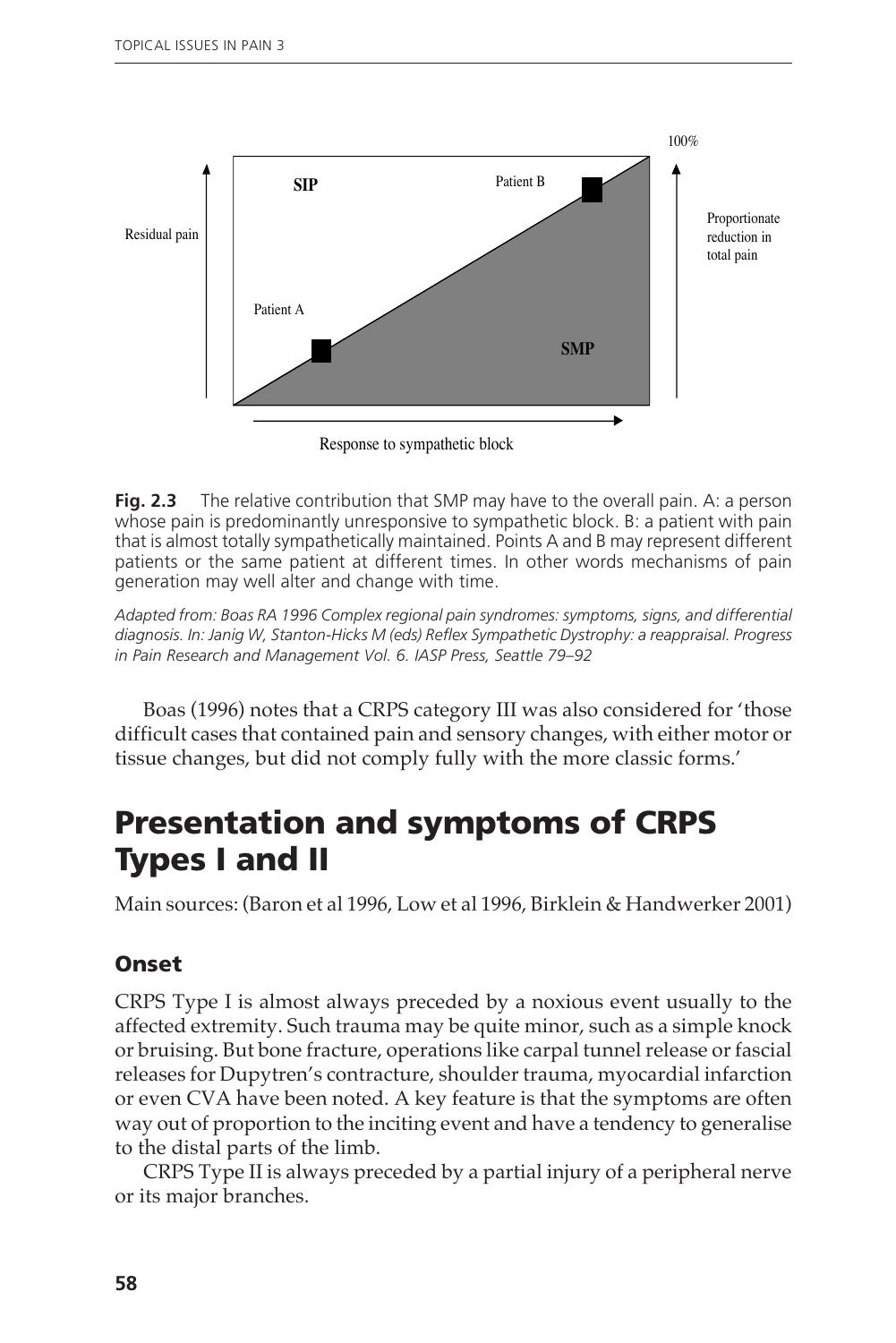#### **Sensory symptoms include pain and loss of sensation**

- Intense ongoing pain.
- Pain frequently starts up and continues for no apparent reason. The literature describes this type of pain as 'spontaneous pain.'
- Ongoing hypersensitivity of the skin to touch and hypersensitivity to movement—i.e. touch and movement-related hyperalgesia/allodynia.
- Skin hypersensitivity, described as 'brush evoked pain' in reality is severe allodynia said to affect one-third of patients and an even higher incidence in chronic stages (a hallmark of central sensitisation.)
- Hypersensitivity of the skin to cold (cold allodynia). Found to be more frequent in CRPS Type II (60%, compared to 30% in CRPS Type I.)
- Pain quality is variable, often aching, burning, pricking or shooting in character and usually deep in the tissues.
- Sensory deficits tend to occur in a glove or stocking type distribution on the affected limb and often spread beyond the limb into the trunk.
- There is a sensory paradox. Areas where there is pain and hypersensitivity may also demonstrate decreased sensitivity/loss of sensation. For example patients are unable to feel the sharpness of a pin-prick in an area of skin that is painful when palpated. The suggestion is that a part of the problem has to be one of processing (a nervous system functional problem) rather than a structural one.
- The deep diffuse pain is often worse with the limb dependent by the side and better if it is raised up—the so called 'orthostatic' sign.
- Many patients find relief is also obtained by pressure around the affected area or proximal to the area. The use of the so-called 'ischaemia test' to diagnose RSD/CRPS is of interest here, because ischaemia, caused by the application of a suprasystolic cuff around the affected hand or foot produces significant relief of patients' deep diffuse pain (see Baron et al 1996). According to these workers, a positive ischaemia test has a 'high prognostic value' for pain relief generated by sympatholytic interventions. The mechanism by which this relieves pain is uncertain; Baron et al (1996) feel that it is likely that the ischaemia, as a result of decreased vascular filling, causes a decrease in activity of small diameter deep somatic afferents. The impact of ischaemia on symptom *development* in CRPS is discussed later.

#### **Motor symptoms**

- Weakness, tremor, exaggerated tendon reflexes, 'dystonic' posturing and myoclonic jerks. Dystonic means abnormal tone, and myoclonic jerks are shock-like contractions of groups of muscles, of variable regularity synchrony and symmetry. In classic medical literature these jerks are usually attributed to CNS lesions.
- In the acute phase there may be muscle weakness—possibly explained by pain inhibition or fear of harm/pain as it is a giving way type of weakness.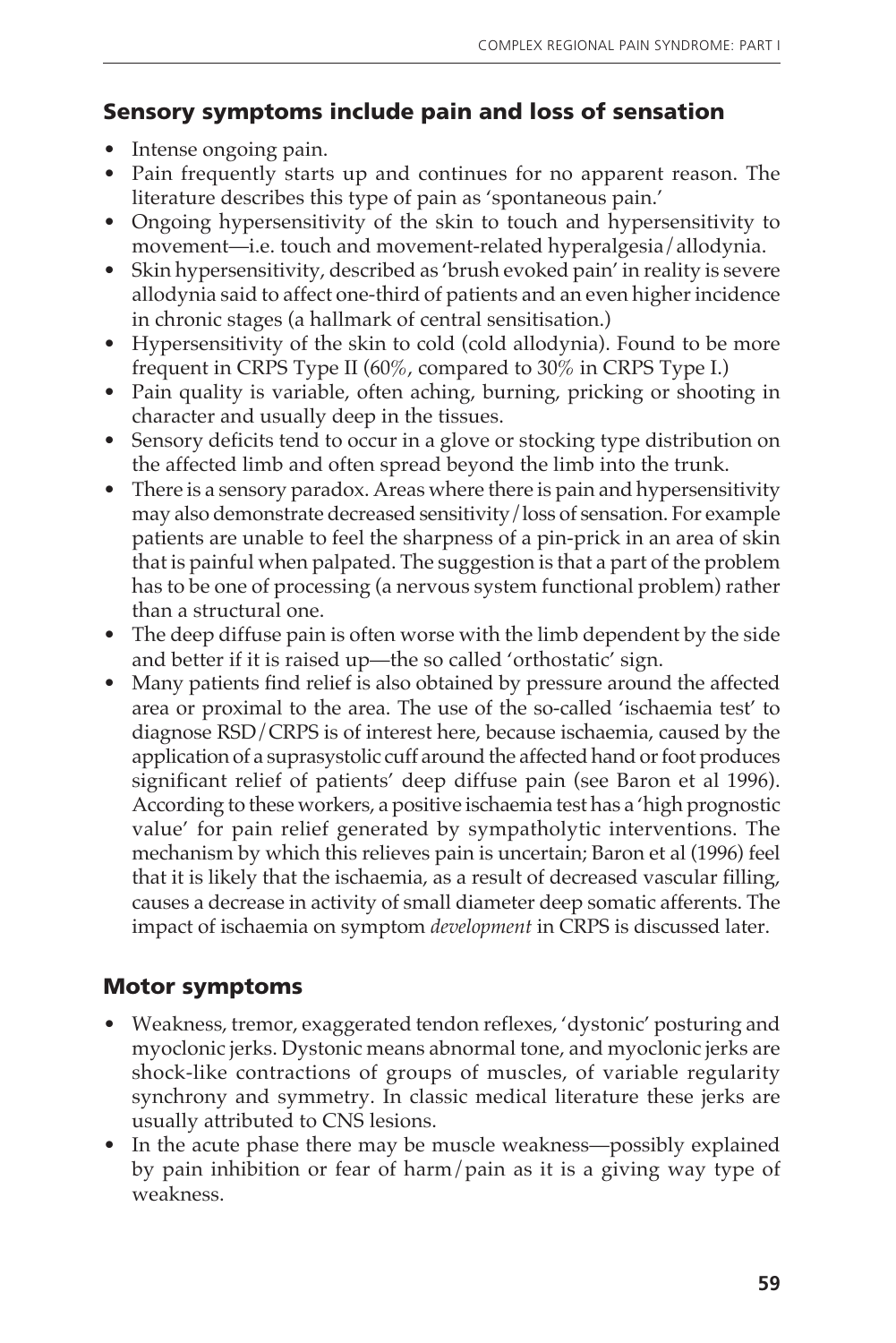- In chronic stages it is hypothesised that weakness may be due to impaired muscle nutrition or/as well as abnormalities of central processing. Fear of pain and loss of confidence should also be a consideration.
- Tremor, myoclonic jerks and dystonia are reported to be more common in CRPS Type II.
- Reduced range of motion—by joint effusion and pain in acute stages and by contraction and fibrosis in chronic stages. Again, fear of pain and/or damage may be an important consideration.
- About 45% have exaggerated tendon reflexes on the affected side. Yet no pyramidal tract signs—but good correlation to level of pain. Therefore there may be a pain facilitation of tendon reflexes.

#### **Autonomic symptoms**

- Distal limb oedema.
- Skin colour changes—red in the early stages, turning bluish later.
- Skin temperature differences from affected side to good side—usually about 1˚C. The affected side is warmer in the acute stages and cooler in the more chronic.
- In 50% of patients with CRPS increased skin sweating changes can be observed in the affected limb.
- Some researchers report that sweating may be increased or decreased and that it occurs most commonly on the palmar surface of the hand or plantar surface of the foot (Blumberg et al 1994). It is also noted that patients report a strange reaction of the skin temperature to changes of environmental temperature. For example, the affected hand in comparison with the healthy hand cools too slowly or too quickly when exposed to cold. Abnormal responses of skin blood flow to warming or cooling compared to the non affected side have been demonstrated in patients with RSD (Blumberg et al 1994).

#### **Trophic changes**

- Trophic changes occur in more than 50% of cases. Within a few weeks of the initiating traumatic incident there may be increased hair and nail growth. Thus there is an upregulation of growth in the early stages—so called 'plus signs.'
- Later, a decrease in tissue growth is observed—'minus signs'—here there is decreased hair and nail growth and atrophy of the skin. Skin may become thin and glossy and in severe cases there may even be skin ulcers.
- Other trophic changes noted are: changes in the *texture* of the skin, nails and hair; the skin may become fibrotic; there may be alterations in subcutaneous tissues as well as in bone density (osteoporosis). Plain radiographs show a diffuse and spotty distal distribution of demineralisation of small bones with a periarticular dominance at the longer bones (Baron et al 1996). These changes may not occur for many months. However, changes in bone metabolism picked up by 'three phase bone scans' apparently appear quite early on in CRPS Type I. Intraossary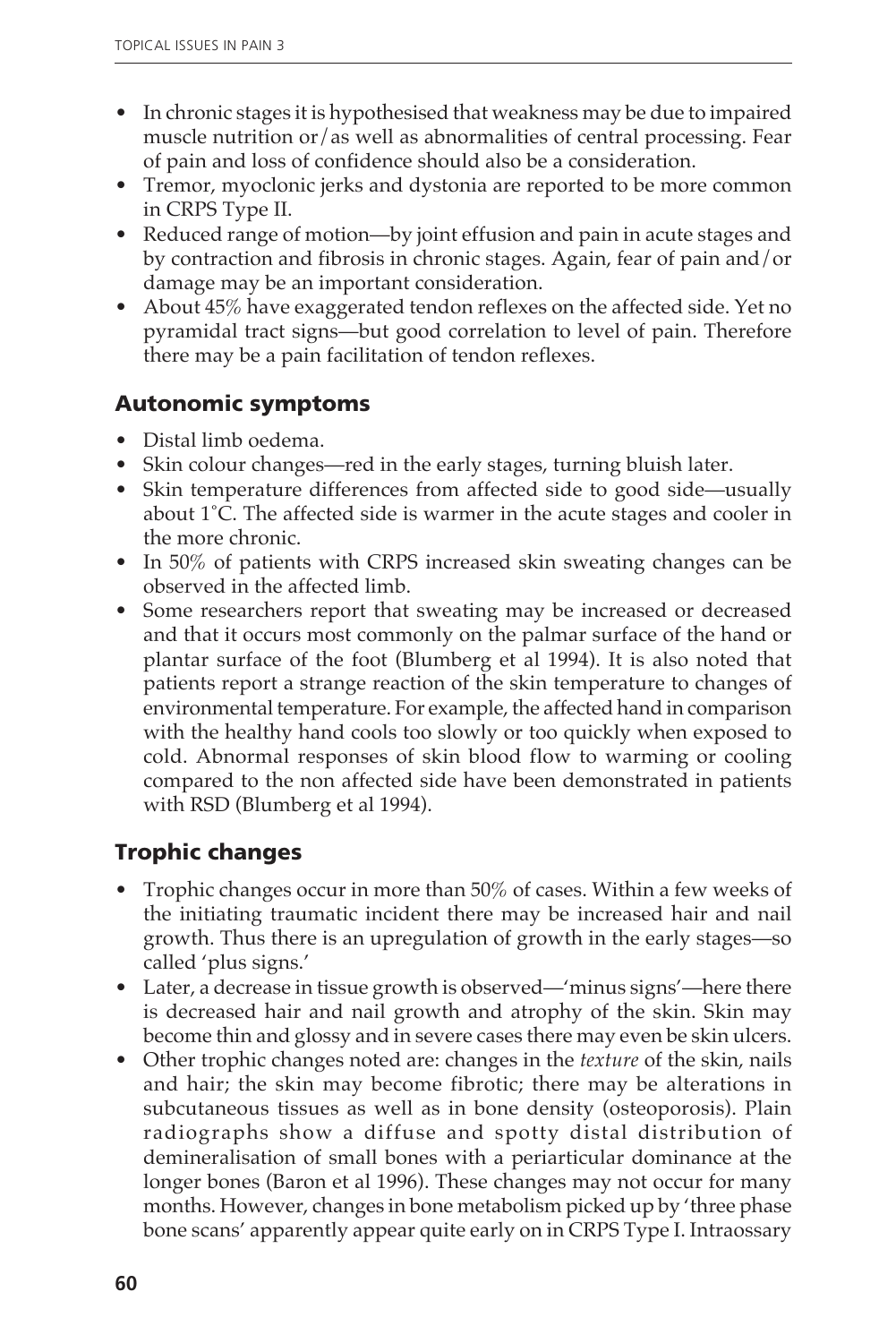plasma extravasation has also been demonstrated, which lends support to those who view the condition as an inflammatory disorder.

• It is not clear whether trophic changes are responsible for joint stiffness and tendon shortening. Disuse and functional motor changes may also have a role to play.

Note that it can be difficult to diagnose CRPS from some of the above reactions in the acute stage as many are the symptoms of normal trauma. For example, oedema, skin temperature differences and pain are commonly observed. Birklein & Handwerker (2001) state that the best symptoms to use for early recognition are motor signs, trophic changes and increased sweating.

#### **Diagnostic tools**

- In research laboratories and specialist clinics some workers use skin temperature differences—by measuring the affected and non-affected limbs repeatedly over time and in a variety of room temperature settings.
- Increased sweating in both the acute and chronic stages of the disorder are measured using a sudorometer.
- X-rays can reveal 'spotty osteoporotic changes' within 4–8 weeks, but only in 40% of cases. There is some evidence for increased bone metabolism.
- MRI scans show that muscle and periarticular tissues may become oedematous and there is an increased permeability of blood vessels, but it is a good deal less dramatic than that seen in arthritis.
- Diagnostic blocks alone are not helpful to diagnose CRPS but they are the only method to date that can indicate the possibility of a sympathetic component to the pain (see Chapter 4).
- Ischaemia test noted above.

#### **Stages of the disorder**

For some time CRPS (RSD/causalgia) has been considered to pass through three distinct stages (Bonica 1990) as an accepted fact in the literature. The stages or phases that were described by Bonica are:

- 1. The acute stage, characterised by pain and vasomotor changes such as generalised oedema, warm skin and sweating changes in areas not affected by the preceding lesion. These symptoms may occur within hours or days of the preceding incident.
- 2. The 'dystrophic' stage at 3–6 months after onset, characterised by more marked pain and sensory dysfunction, continued evidence of vasomotor abnormalities and markedly increased trophic and motor changes. The skin tended to shift from warm to cold.
- 3. The 'atrophic' last stage, with a decrease in pain/sensory disturbance, but continued vasomotor disturbance and markedly increased motor and trophic changes. For example, atrophy of muscle and bone and contractures of joints. This stage is seen as permanent.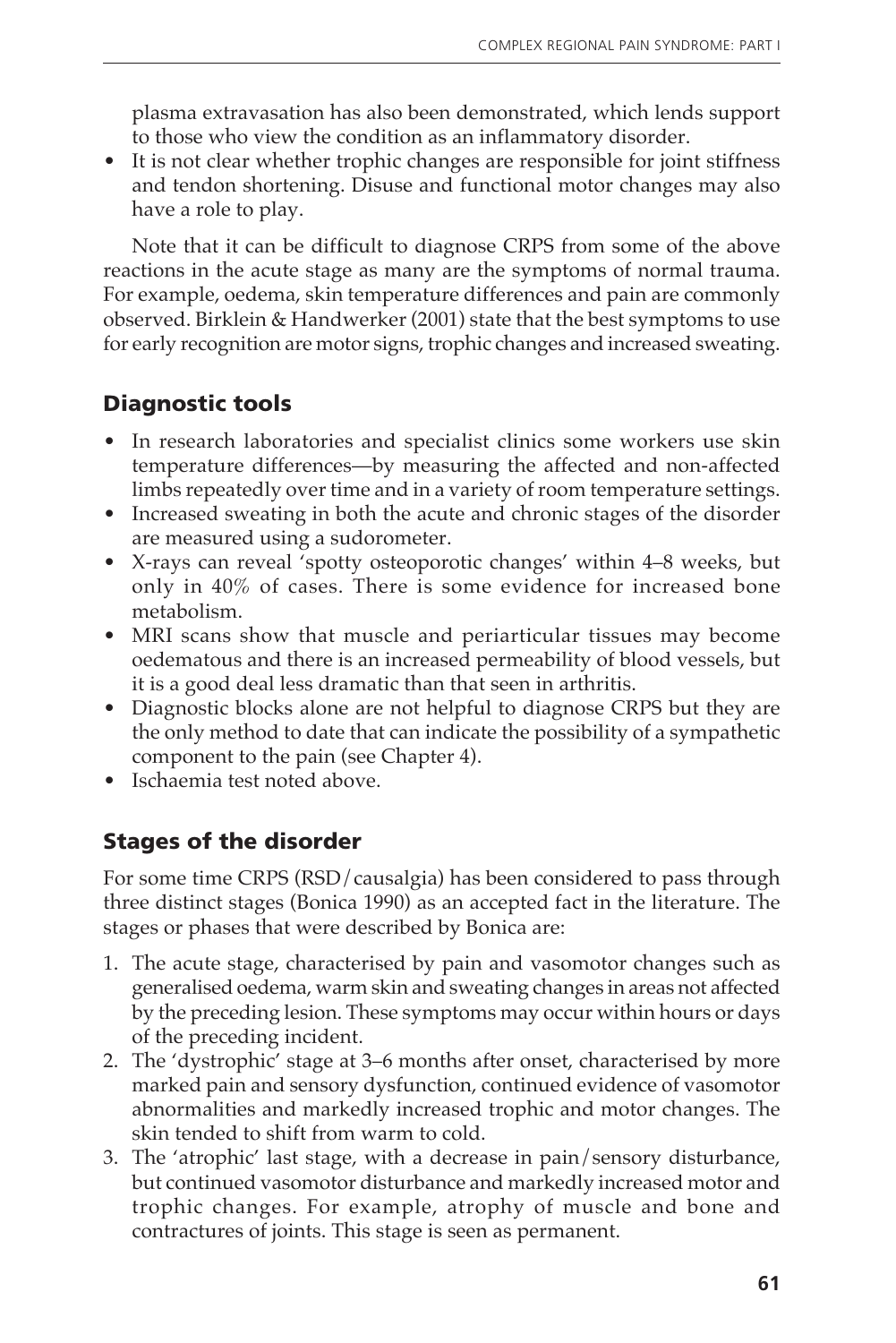This concept has now been challenged seriously. Recently Bruehl et al (2002), using a cluster analysis technique to look for stages in the disorder as well as different subgroups, were unable to support the existence of sequential stages. Their conclusions pointed to the existence of three different sub-types of the disorder:

- 1. A relatively limited syndrome in which vasomotor signs predominate.
- 2. A relatively limited syndrome in which neuropathic pain/sensory abnormalities predominate.
- 3. A florid CRPS syndrome similar to descriptions of classic RSD.

Interestingly, in their discussion Bruehl et al (2002) noted that in this third subgroup, work on animals as well as humans was suggesting a significant contribution of disuse to the development of the CRPS changes. They listed allodynia, hyperalgesia, motor dysfunction and temperature/colour changes. The negative effects of immobility are discussed further in the next section.

The results of this analysis reveal how highly respected and prominent individuals in a specialist area may be publishing unsubstantiated or even inaccurate material. We may need to be more wary of trusted experts and always in mind to check the sources on which their information is provided. Sadly, a good deal of the clinical 'facts' physiotherapists rely on may come into the same category and are really due for serious scrutiny.

## **Some mechanistic perspectives on CRPS**

#### **Immobilisation and disuse**

Physiotherapists who have worked in a fracture clinic will be familiar with the appearance of a patient's limb when it is freshly taken out of plaster. On removal of the cast the limb is invariably atrophied, often with abnormal hair growth; it may be significantly warm with the skin being blotchy in appearance; it is markedly stiff; and occasionally it is very painful to touch and move. It actually looks very much like classic 'RSD.' Fortunately, only relatively few cases are known to go on to have a *documented* case of RSD or CRPS. However, the clinical reality, which urgently needs quantifying, is that many of the stubborn conditions physiotherapists treat have often had significant periods of quite unjustified immobility or disuse imposed on them.

That the features of CRPS may relate to disuse has been noted and the effects of immobilisation on humans and rats has been investigated (see Butler et al 2000). For example, Ushida and Willis (1996) immobilised rat wrists in full flexion for 3–4 weeks, some with radius fractures and some without. The results showed an increase in mechanosensitivity (touch and movement allodynia) in both groups and central plastic changes in spinal cord dorsal horn cells that process sensory information from the immobilised areas. Even immobilisation of rat hindpaws for one week will increase levels of sensitivity to heat, cold and mechanical stimulation (Maves & Smith 1996).

Four week immobilisation of the wrist in 21 human volunteers (Butler et al 2000) showed: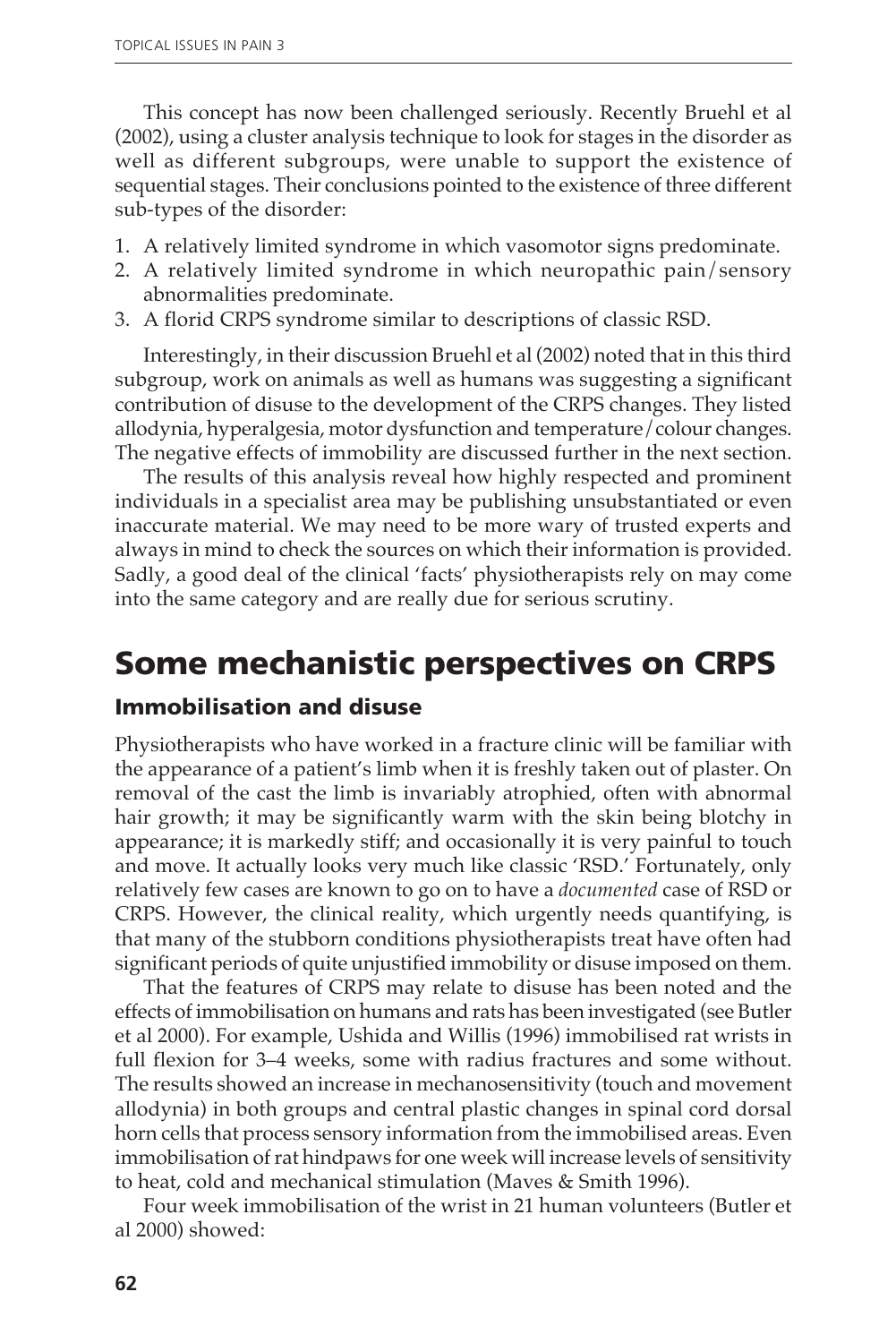- All subjects had a temperature difference compared to the nonimmobilised side ranging from 0.5–2.7°C (10 were warmer and 11 cooler). In three of the subjects the difference persisted longer than two weeks.
- 16 subjects had decreased range of movement of the thumb, 12 had altered sensation to sensory testing, of whom 4 had summation to pinprick (an amplifying sensation, often termed 'hyperpathia,' with every pinprick), and another four had hyperalgesia to pin prick.
- Pain was present in seven of the subjects—burning in two and aching in five.
- 18 reported stiffness and 14 had symptoms and signs of a 'neglect-like state.'
- Six subjects had abnormal sweating, seven had skin, hair or nail changes, and one had abnormal swelling.
- There was great variability in sensitivity to different and changing temperatures—some subjects becoming more sensitive while others became less. For example, in some there was a decreased tolerance to cold, often producing cold pain on the immobilised side. In contrast, some (two-thirds) had pain at a higher temperature on the immobilised side, indicating a decreased sensitivity; seven of the subjects were found to be able to detect the sensation of warmth earlier on their immobilised side; while in five others their warmth detection threshold was raised significantly.
- Some of the above changes lasted many weeks, but most were back to normal by 4–5 weeks.

There are some important clinical messages:

- Immobilisation is not healthy, it is detrimental. Immobilisation of normal wrists, let alone an injured one, causes quite dramatic changes in sensory processing, physical function, and physiological processing that can take quite a long time to recover in some individuals. Recovery appears to need activity and movement for return to normal. It seems that normal sensitivity and tissue health is maintained by normal use, a vital consideration for all those who would promote immobility or rest as a significant element of their intervention. What seems clear is that immobilisation is not a good thing and quickly leads to marked and quite remarkable changes that are not compatible with normal function, or normal sensory or physiological processing.
- We need to understand that there is great variability between individuals—there does not seem to be any typical response pattern. In an evolutionary setting 'in the wild' (see Gifford's Chapter in Volume 4 of this series, Gifford 2002a), immobility is only a very short term option no matter what is wrong. It is unlikely that an adaptive, biologically useful response has evolved to combat longer term immobility. Immobility is simply not compatible with survival. As a result, immobility can perhaps be classified from the very beginning as maladaptive.
- The constellation of findings associated with immobilisation are very similar to many of those found in CRPS Type I. It is not difficult to envisage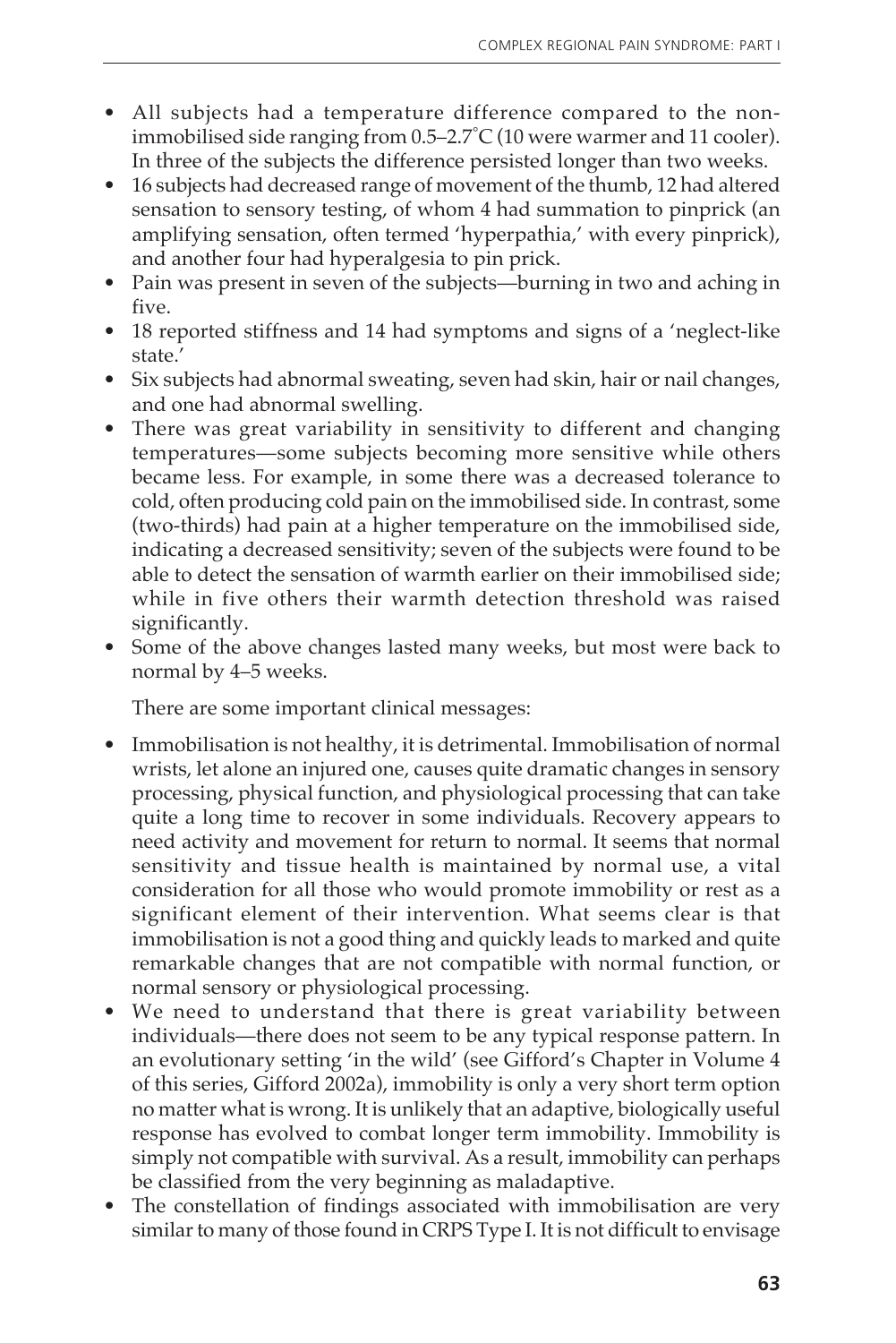that a combination of injury and immobilisation in certain vulnerable individuals could lead to a long term disruption of sensory, motor and local physiological homeostatic mechanisms typical of those found in the CRPS conditions.

• The findings of the studies discussed provides some useful and reassuring information that can be passed on to patients who have been immobilised and are concerned about what they feel and see as well as the slow rate of progress. For example, even normal non-injured individuals immobilised for four weeks can have changes in temperature and touch sensitivity (up or down), swelling, pain, changes in skin and nail health, and sweating changes that can take many weeks to return to normal after cast removal. For the patient it is very reassuring to know that this is normal.

#### **Neurogenic inflammation**

Since the time of Sudeck at the turn of the last century the symptoms associated with the conditions now classified as CRPS (formerly Sudeck's atrophy, RSD, causalgia etc.) have been similar to inflammation, i.e. swelling, redness, pain and impaired function.

An important perspective is to look upon early inflammation following tissue injury as an *adaptive* process. Inflammation, albeit a much maligned process, should really be seen as the response that not only provides a hostile environment for potential invaders and attackers but also sets the scene for subsequent healing processes to develop. Part of the healing process of course, is for inflammation to subside and to be followed by processes of regeneration, repair, and remodelling. If inflammation continues on too long, in effect outstaying its welcome, it can then be seen as maladaptive. The ongoing, unsupressed nature of CRPS signs and symptoms, including those that appear inflammatory in nature, are surely maladaptive and hence have a negative impact.

Although classic humoral inflammation has never been proved, there is now good evidence to suggest that various measurable inflammatory and immune reactions are occurring in CRPS (see Veldman 1999). There are also some workers in the field who have pointed out how much of what is observed in CRPS resembles neurogenic inflammation (Birklein & Handwerker 2001, Weber et al 2001).

Recall that neurogenic inflammation is the effect caused by the stimulation of unmyelinated primary afferents—the C fibre nociceptors. Classically the 'axon reflex' is described as leading to the triple response: redness, flare and wheal in the skin following scratching. This circulatory response is known to be due to the release of neuropeptides from C fibres in the tissues of the skin.

The important message is that C fibres have a secretory or 'efferent' function (see Raja et al 1999) as well as a sensory or 'afferent' function. The end terminals of C fibres contain vesicles of neuropeptides that can be released into the tissues. Neuropeptides are thought to have an important trophic function in the skin (Tanaka et al 1988, Raja et al 1999) in that they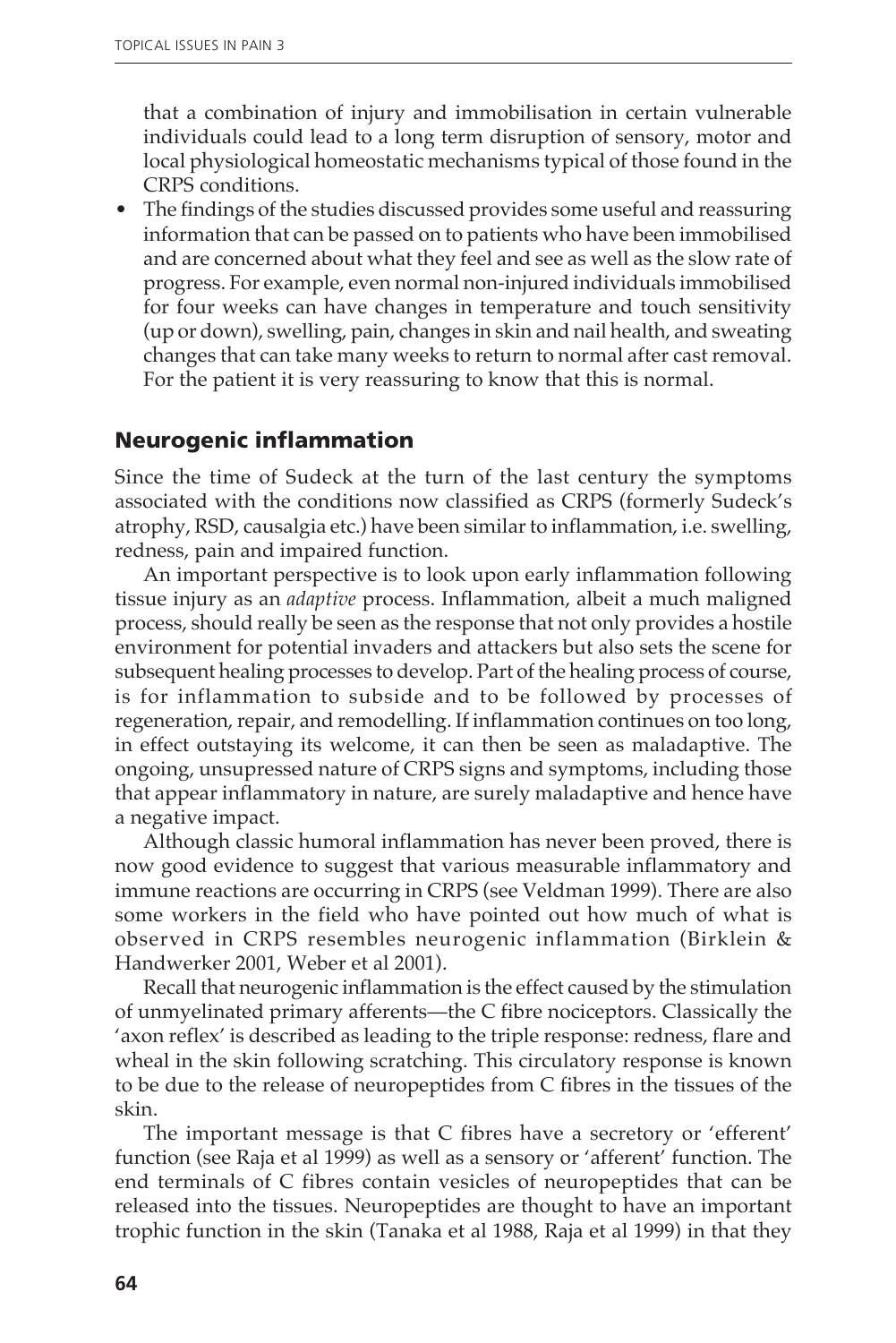support the tissues and help maintain their health. Think of C fibres as chemically sampling the tissues they supply, scrutinising what they find, and then helpfully responding if something is amiss by secreting various neuropeptides. In this way the C fibres effectively 'look after' the tissues they innervate and thus support their needs in times of difficulty. Thus, injured tissues need neuropeptides to activate a healing response.

It is known that activated C fibres release the neuropeptides CGRP (calcitonin gene related peptide) and SP (substance P) from vesicles in their nerve endings. CGRP release stimulates local blood flow by causing vasodilation of arterioles, and SP induces oedema by stimulating plasma extravasation from venules. Even though it has long been thought that plasma proteins are released during plasma extravasation in healthy skin, recent experimental studies, using high intensity TENS or capsaicin (chilli peppers), to stimulate the axon reflex, now show this may not to be the case (see Weber et al 2001). However, similar stimulation of the axon reflex and neurogenic inflammation in some CRPS patients, shows a clear early and short lived increase in plasma protein levels (Weber et al 2001). These findings led the authors to speculate that the presence of plasma proteins following the axon reflex should be viewed as a pathological finding.

What is apparent is that the observed swelling and increased skin vasodilation found in the early stages of CRPS strongly resembles neurogenic inflammation. The suggestion here is that for some unknown reason, either larger amounts of neuropeptides than normal are released from C fibres and/or their subsequent inactivation is physiologically impaired in someway. One group of researchers (Tanaka et al 1988) have suggested that an abnormal release of neuropeptides may be responsible for inducing the trophic changes observed in CRPS. Hence, increased hair growth rate in skin overlying the sites of fractures. Backing the role of neuropeptides as trophic stimulants is the finding that they play an important role in bone remodeling after fractures, that skin thickens near scars and that healing of wounds is accelerated by the presence of neuropeptides from sensory nerve endings. Denervation on the other hand reduces thickness of the epidermis and skin becomes hypotrophic (see Weber et al 2001). In CRPS patients, Weber and colleagues (2001) observe that in the acute phase there is an increase in hair growth in the affected area but that in the later stages skin becomes atrophic.

Another spin on peripheral vascular effects and neurogenic inflammation which fits the generally observed increased skin circulation, temperature, and redness of early CRPS noted above, may relate to 'antidromically' triggered vasodilation (Serra et al 2001). The mechanism here involves impulses passing down small afferent sensory fibres from the CNS to the periphery, i.e. the 'wrong way' or antidromically, with the subsequent release of CGRP. In the experimental situation, if freshly cut sensory fibres of nerve roots are stimulated electrically to produce antidromic impulses the skin supplied by that nerve root, i.e. its dermatome, reddens. Also, microstimulation of nerve fascicles that project to the skin of the hand, at intensities that produce a noxious effect, will cause a warming of the skin.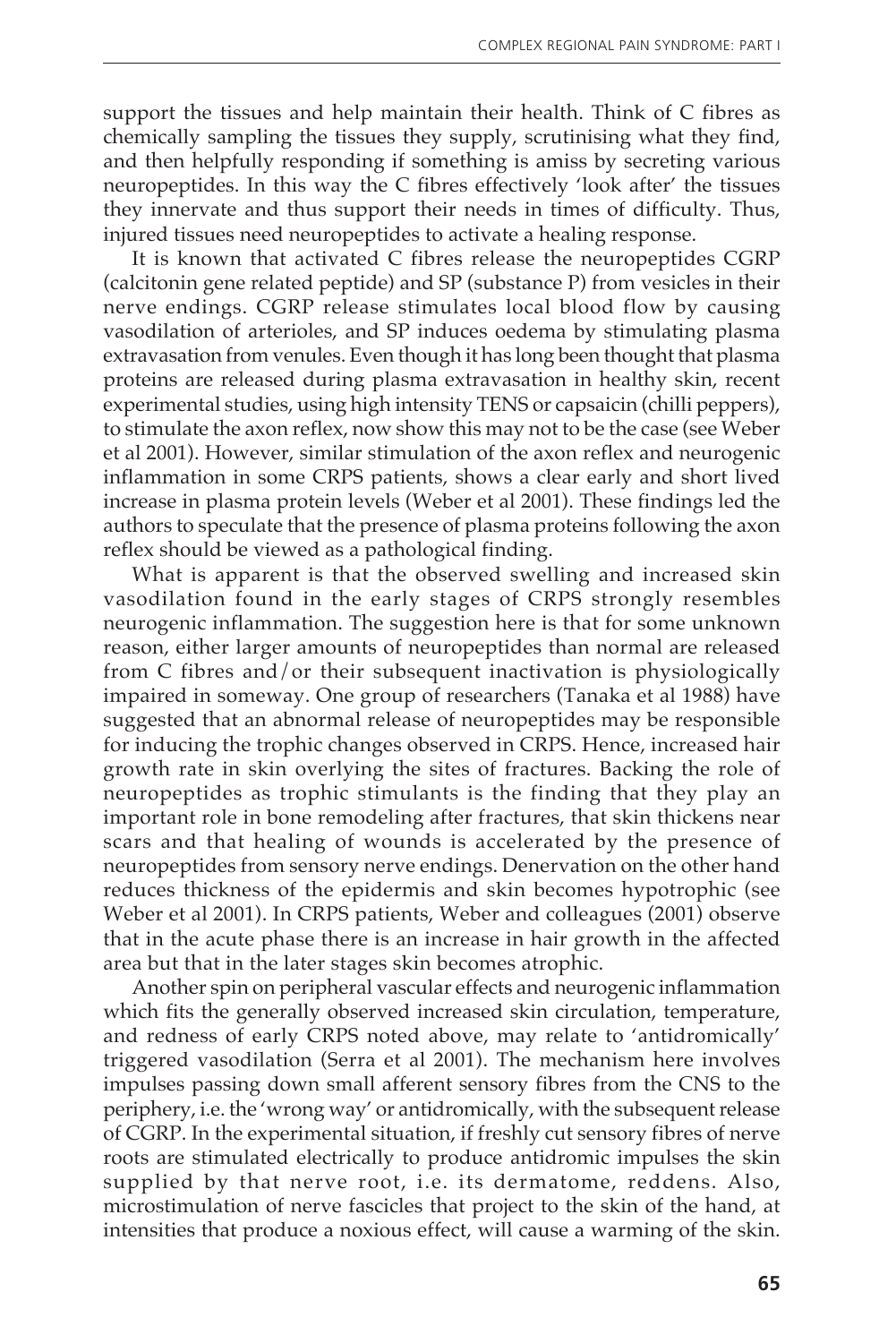These effects have been shown to be independent of the sympathetic nervous system, as it occurs even after sympathetic postganglionic blockade.

It seems that neurogenic inflammation may have two sources: one where the impulses originate in the periphery—hence the well known 'axon reflex'; and the other where impulses actually originate from the CNS. In CRPS Type I, where symptoms and signs are critically distal or out of the territory of the inciting tissue injury, it seems that central origins of these impulses are likely. Certainly Sluka (1995) has addressed the physiology of a central origin to neurogenic inflammation via a 'dorsal root reflex'. It seems feasible that increases in central sensitivity and spread of sensitivity to segments beyond those immediately connected to the original injured tissues could have repercussions for the generation of increased antidromic activity to fundamentally normal tissues.

#### **Oxygen-derived free radicals, oxidative stress, and ischaemia**

In animal models intra-arterial infusion of compounds that produce oxygenderived free radicals (oxygen radical donors) have been shown to cause reactions very similar to those of CRPS—oedema, increased skin temperature, impaired function, and pain behaviour (van-der-Laan et al 1998). Free radicals are therefore pro-inflammatory and their excessive production may result in destruction of healthy tissues. The significance of this is that trauma, inflammation, ischaemia, and circulatory reperfusion after ischaemia all trigger the release of these free radicals and support the potential for further negative effects.

In an article discussing the inflammatory aspects of RSD Veldman (1999) notes that even though there may be an increased blood supply through the affected tissues, there may still be poor oxygen saturation in the tissues themselves due to an oxygen delivery impairment. There may be plenty of blood, highly saturated in oxygen, but the tissues just seem not to receive it, hence they become hypoxic and suffer the effects of 'oxidative stress.' This may include a rise in oxygen-derived free radicals with the consequences already noted.

The reason for poor oxygen delivery is either that the blood coming into the area is shunted directly from arteries to veins, bypassing the microcapillary bed, or that it is a result of impaired diffusion from capillaries to cells. According to Veldman (1999) the second explanation is the most likely since 'an inflammatory reaction causes swelling of the intimal layers of the small blood vessels and their basal membranes, and hence a physical barrier to diffusion' (note the discrepancy here with the discussion in Chapter 3). Examination of the muscle biopsies from chronic RSD sufferers have shown evidence of oxidative stress—a decrease of Type I fibres, atrophic fibres, thickening of the basal membrane layers of capillaries, swelling and vesiculation of mitochondria, blebbing of the sarcolemnal membrane and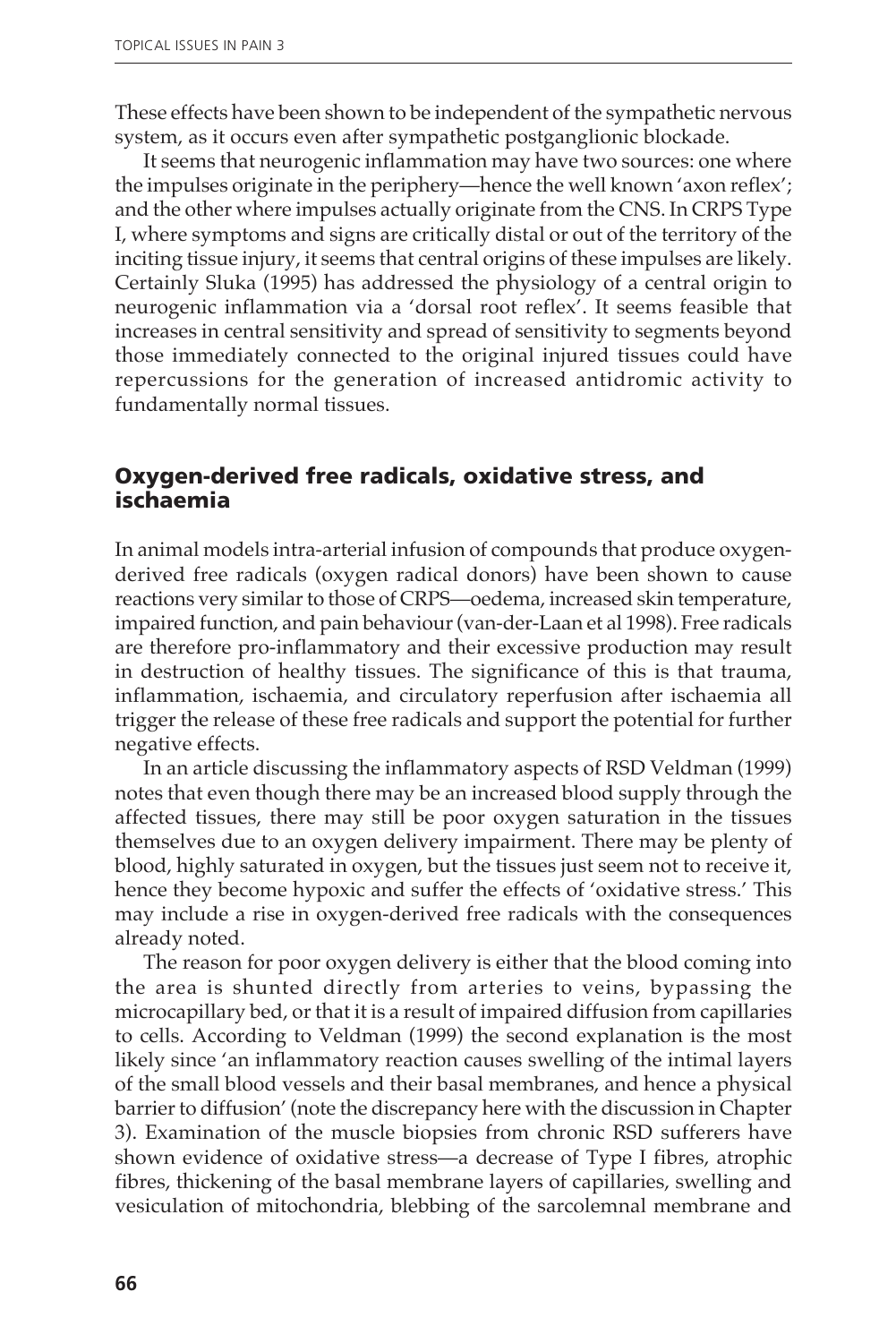disintegration of myofibrils. Thus, inflammation causes changes that lead to poor oxygen delivery which in turn causes hypoxia with yet further inflammatory effects. Part of the effect may well be driven by toxic build up of oxygen-derived free radicals.

Veldman (1999) feels quite strongly that oxidative stress may be the cause of post exercise pain flare-ups so often reported by these patients. He noted that patients often state that at the start of physical therapy exercises complaints of pain are mild, but by the end of the session and in the following few hours pain levels rise in parallel with the signs of inflammation. He states, 'RSD patients are not unwilling to perform exercises but are unable to recover from exercise' (Veldman 1999). While this has to be seen as a reasonable tissue-based explanation, other explanations relying on the effects of central nervous system hypersensitivity and phenomena such as windup and altered or impaired gating effects must be considered too (see Chapters 3 & 4.)

Interestingly, Veldman's thinking is supported by promising results of some preliminary trials using anti-inflammatory treatments specifically targeting free radicals with drugs that 'scavenge' for them. Two drugs that are used are mannitol and dimethylsulfoxide (DMSO), but Vitamin C is also a well known free radical scavenger.

According to Veldman (1999) a recent placebo-controlled trial by Zollinger et al (1998) using Vitamin C early on for patients with Colles fracture showed a marked prophylactic effect for prevention of RSD! Apparently, the results demonstrated a reduced incidence of post-Colles fracture RSD from a rate of 22% to only 8%. Veldman (1999) enthusiastically noted that this was the first report 'proving that RSD can be prevented.' It would be interesting to know the patient numbers, but unfortunately, the Zollinger et al (1998) article is in Dutch! In the bigger picture, as part of a multidimensional package of management, it is quite easy to encourage any patient with any form of injury or inflammatory problem to increase their intake of Vitamin C and to tell them that it helps in preventing long term problems with recovery.

A point made by Veldman (1999) is of interest and provides a useful thought to connect with the section that follows. He notes that there are only two animal models which induce RSD-like symptoms, the most well known being chronic constriction of the sciatic nerve model, and the other is via arterial infusion of an oxygen radical donor as noted above. The interesting question Veldman (1999) raises is whether it is the nerve injury that produces the oxygen derived free radicals or the oxygen radicals that produce the nerve injury!

Lastly, a few findings suggest that some of the increases in mechanosensitivity in CRPS/tissue inflammation may in part relate to circulatory stress. For example, iontophoresis of the vasoconstrictor agents angiotensin II and vasopressin (Drummond 1998) slightly enhances hyperalgesia in skin that has been irritated and inflamed by capsaicin. Occlusion of blood flow has a similar effect (Drummond et al 1996).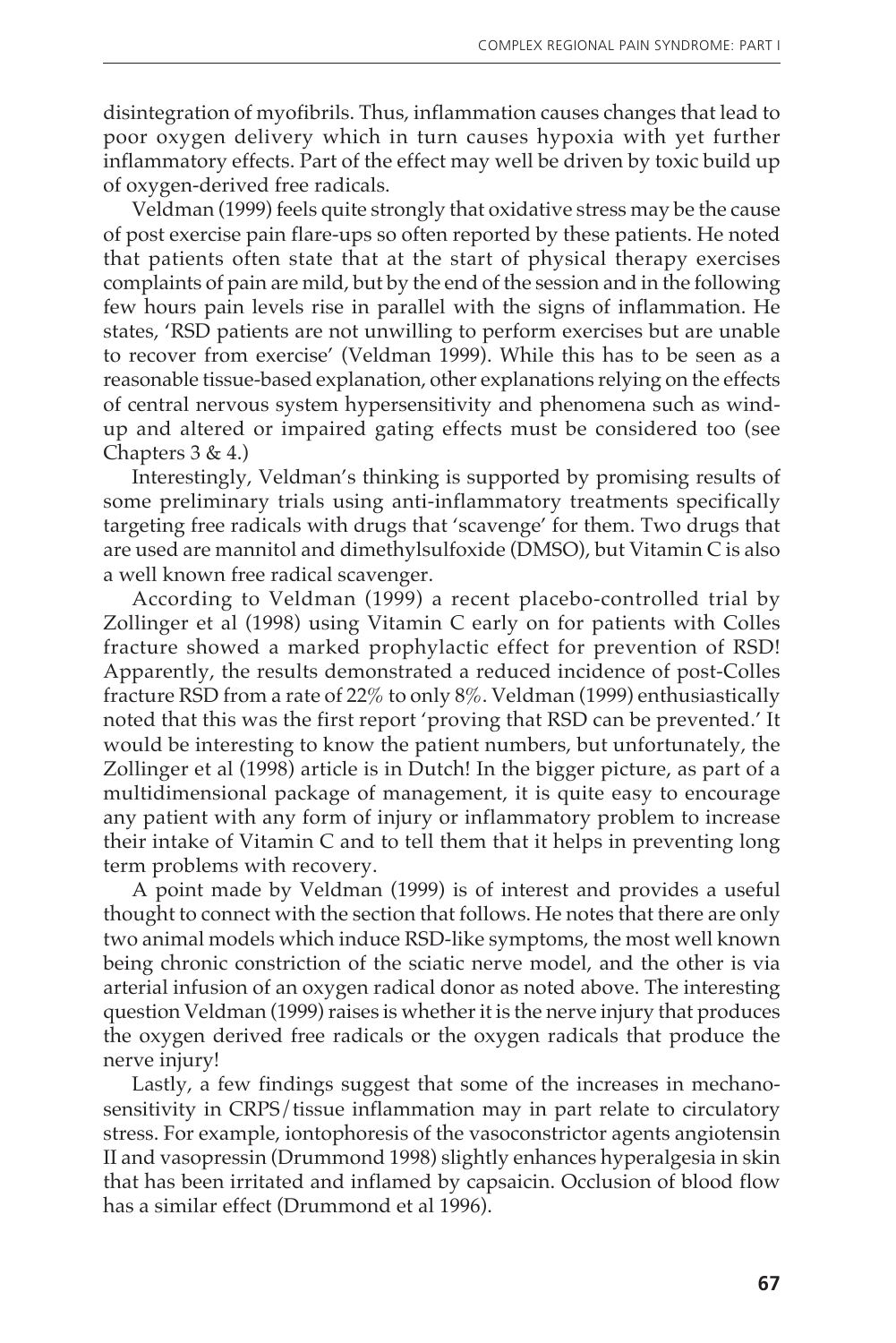#### **Temperature changes, impaired sympathetic function, and supersensitivity development**

The reader may recall from the previous chapter that noxious stimulation of viscera and the consequent sensory afferent barrage caused a *change* in sympathetic activity resulting in increased skin sweating and increased skin circulation with a consequent temperature increase. This activity may be relevant to the mechanisms proposed for abnormal skin temperature observed in CRPS. It may also provide one possible pathway for the development of the condition following deeper tissue injury. It would be interesting to know whether noxious stimulation of deep muscles or joints produces a similar change in sympathetic activity.

According to Veldman et al (1993) within the first weeks of CRPS, skin temperature and sweating on the affected limb are increased in nearly all patients, with the exception of a very few 'primary cold' cases. For those patients with increased temperature, this suggests, that sympathetic activity is in fact *reduced*. *Increased* sympathetic activity to skin causes vasoconstiction and hence *less* circulation to the skin (but see last paragraph below). Increased sweating on the other hand, is due to an *increase* in sudomotor sympathetic activity to sweat glands. Since most patients present with increased temperature and increased sweating it is suggested that the impairment of sympathetic output function (down for one, up for the other) is most likely to be of central origins (Wasner et al 2001)—but may have been instigated by afferent sensory barrages from injury or disease to other, possibly deeper, tissues.

If the clinical picture was one of increased temperature with a *decrease* in sweating the most obvious explanation, biased to the sympathetic system, would be loss of SNS activity. This might be due to pre- or postganglionic fibre injury/neuropathy/dysfunction, or to more complex central inhibitory effects.

Later on in the condition, when the disorder becomes chronic, skin temperature of the affected limb is almost always reduced compared to the good side. Patients complain that their limbs feel constantly cold. Indeed, clinical experience suggests that this is commonly the case in many chronic pain patients who may not necessarily be diagnosed as having CRPS. Is it due to altered or impaired sympathetic activity, or should we view it as merely the most likely consequence of disuse related to pain and hypersensitivity? Biomedical research tends not to think like this and mostly argues the case for altered physiological mechanisms. What mechanisms could explain this change in presentation?

#### **Oedema**

Most early CRPS presentations combine a heat increase with oedema of the distal limb. Could it be that the oedema is partly responsible for the second phase cooling? Oedema may produce an increase in tissue pressure sufficient to overcome normal venous filling pressure, causing collapse of the vessel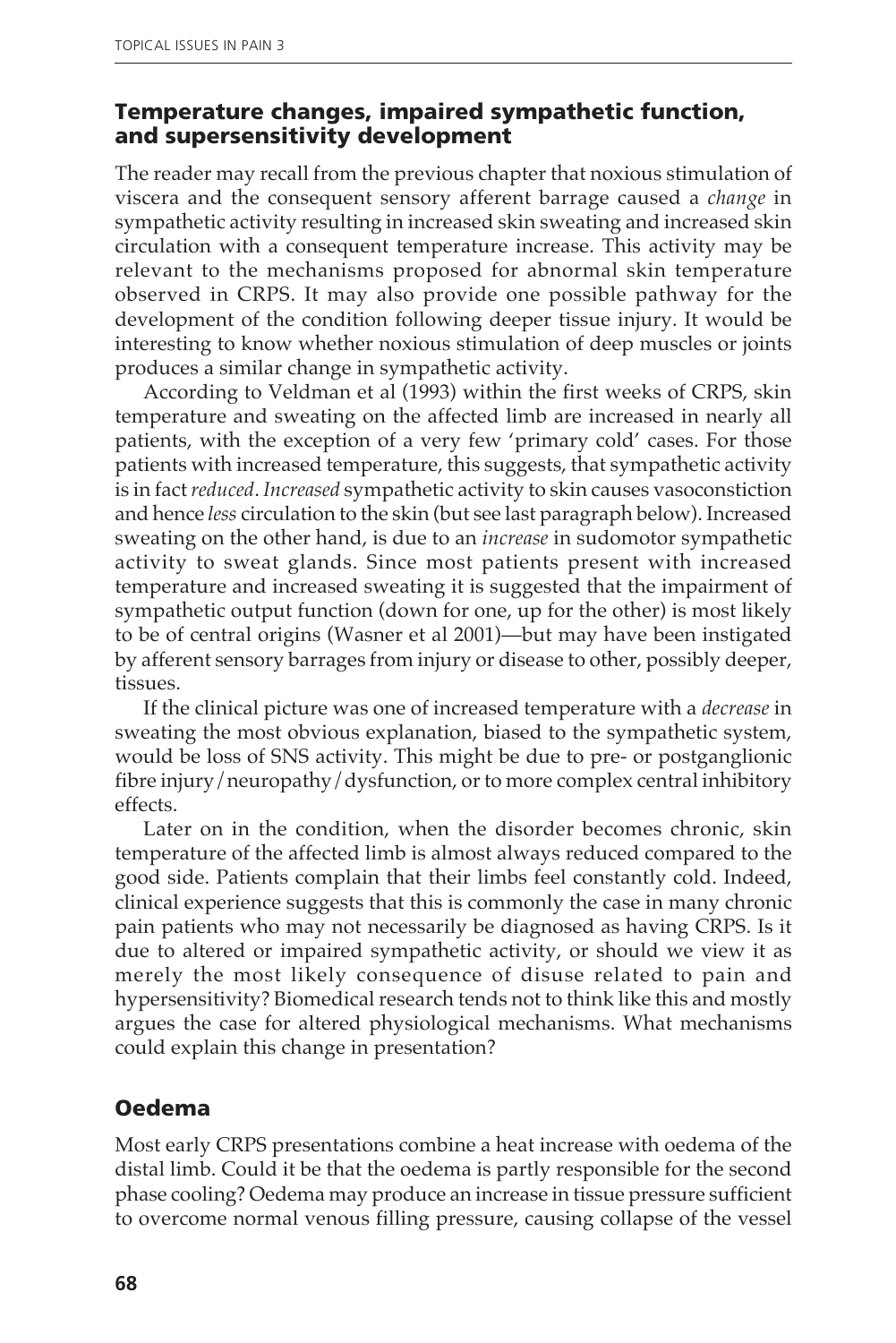and hence a point whereby circulatory perfusion is prevented. Once superficial blood flow velocity decreases or stops surface skin temperature will adapt to the ambient temperature which is normally colder than the core temperature. Loss of superficial circulation like this could also explain the tendency for skin health to suffer and lesions to develop. Clinically, and normally when we have cold hands or feet, it takes only a few minutes of active limb work to increase the circulation to the point where our extremities are very warm.

Oedema is discussed further below.

#### **Supersensitivity development**

In the nervous system it is known that following a peripheral nerve injury where nerve cells are actually killed and degenerate, i.e. where there is a frank neuropathy, the central sensory cells that normally connect to these primary sensory fibres that are 'lost', can develop a 'supersensitivity' state. It seems that central nerve cells involved in sensory pathways need their normal peripheral inputs and if they lose them they increase their sensitivity in an attempt to try and restore them. It is as if they are desperately looking for the slightest sign that their former fellows may still be found and the relationship rekindled.

This process of 'supersensitivity' development may occur outside the nervous system too. For example, with relevance here, it is postulated that a 'supersensitising' process may occur in the blood vessels of the skin when they are subjected to a decrease, or 'loss' of normal sympathetic activity (Birklein & Handwerker 2001). This may be due to ongoing reduced activity in sympathetic vascular output (discussed above), or, due to actual die-off of sympathetic postganglionic fibres if there has been a frank nerve injury (Wakisaka et al 1991).

Decreased sympathetic activity to the skin vascular bed effectively means reduced levels of the catecholamine transmitter noradrenaline in them. It is postulated that if this goes on for long enough the smooth muscle in the vasculature starts to increase its sensitivity to noradrenaline, for example by up-regulating the number of adrenoreceptors (Drummond et al 1996), with the result that they go on to develop 'catecholamine supersensitivity'. The vessels now become hyper-reactive to adrenaline whether derived from the sympathetic nerve terminals or from the adrenal glands via the circulation itself, and hence shift their activity state from being predominantly one of vasodilation to vasoconstriction. Support for this reasonable model is still thin (Birklein & Handwerker 2001) and alternative models have been proposed. One is the development of supersensitivity of central neurones associated with the production of vasoconstriction—hence a shift towards hyperactivity of skin vasoconstrictor neurones. This obviously requires an intact peripheral sympathetic supply. Another relates to the finding that reinnervated vessels demonstrate increased responses to sympathetic discharge and also to circulating levels of noradrenaline and adrenaline (Janig 1993). A possibility here is that, in the early stages, increased temperature relates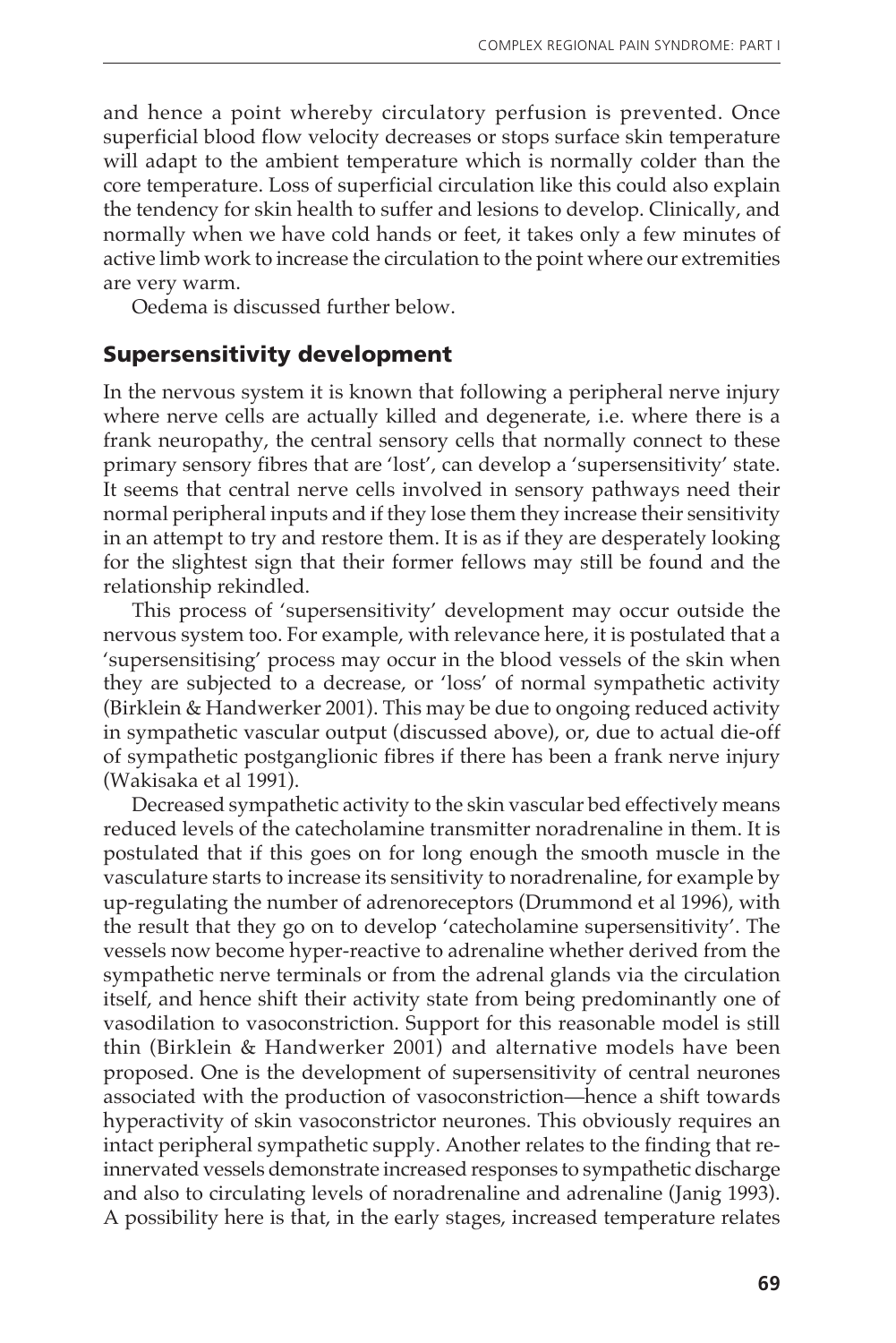to loss of sympathetic neurones while, later, decreased temperature relates to the supersensitivity that accompanies reinnervation.

Before leaving this section, with its interesting and competing hypotheses that attempt to explain temperature, sweating and circulatory changes, it is worth noting that there is some research available demonstrating a vasodilatory effect of the SNS to the skin on the dorsum of the hand and foot (Bell 1983, Lundberg et al 1989, Janig 1991). This is in direct contrast to the conventional belief, outlined at the beginning of this section and in the last chapter, that the activity of the SNS on the skin vasculature always causes vasoconstriction. For CRPS, the circulatory innervation and control to the dorsum of the hand and foot are of obvious interest. One wonders whether the innervation of CRPS sufferers is anatomically and functionally different from normals.

What some of the mechanisms highlighted in this section illustrate, whatever the underlying causative pathobiology, is that a decrease or loss of sympathetic activity needs to be entertained in the understanding and development of CRPS. What is also illustrated is the shifting nature of the mechanisms, the possible plethora of mechanisms and the potential for a wide symptomatic presentation, all of which serve to make any targeted biomedical approach to the problem very difficult. Unfortunately, the stability myth of nearly all pain states is often held down by diagnostic labels like 'reflex sympathetic dystrophy' and 'sympathetically maintained pain' (see Chapter 4).

#### **Circulatory effects: sympathetically generated oedema**

Blumberg et al (1994) describe four fascinating case histories of patients who developed 'RSD' with significant oedema that was dramatically relieved by sympathetic blocking procedures. The article is well worth reviewing and contains some very convincing pictures of the patients' condition before and after management.

To whet your appetite, what is so fascinating is the history of each and the dramatic onset of symptoms. For example,in the first case, a 37 year old healthy male merely banged his left elbow doing housework, carried on, had a nap for two hours and then woke to find severe swelling of the left hand and loss of sensation. The swelling was reduced dramatically by guanethidine blocks. The second patient, a 50 year old male who had kidney dysfunction for which he was on regular dialysis, underwent surgery to remove a subperitoneal haematoma. After coming round from the operation he complained of pain in his left leg that over the next few days focused on his foot and was accompanied by a massive swelling of the whole leg, in particular his thigh. The lower leg and foot were not only swollen but developed blisters. Here again, guanethidine blocks significantly and progressively alleviated the swelling and helped the problem to resolve.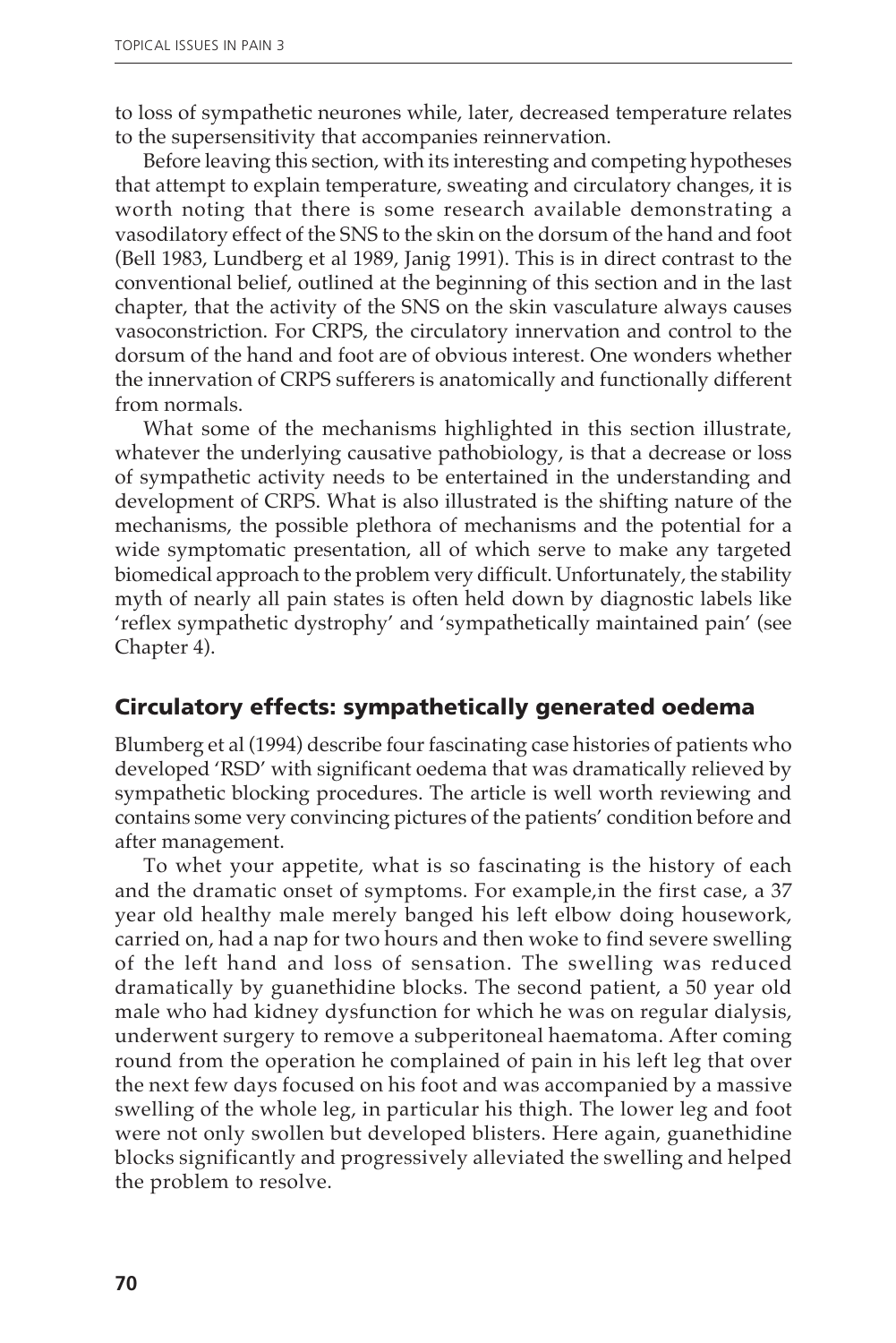These authors, in attempting to explain the oedema in these patients, after ruling out clear cut circulatory impairment, myocardial dysfunction or renal impairment, go on to dismiss an inflammatory or a neurogenic mechanism and propose a model that embraces an abnormal sympathetic discharge affecting in particular the vasoconstriction of veins.

The proposed hypothesis can be summarised:

- A lesion generates a nociceptive barrage into the CNS that sensitises 'spinal circuits' (see Chapter 3).
- The result of this spinal circuit excitation is an abnormal discharge pattern of sympathetic vasoconstrictor fibres.
- The oedema is generated because of the biased effect of the vasoconstrictor activity to the venous/postcapillary side rather than the arterial/ precapillary side. Blood can flow in but cannot get out, hence an increased 'filtration pressure' which forces fluid out of the circulation and into the tissues.
- Increased pressure within the oedematous tissues then excites and activates their nociceptive population producing an afferent barrage that further maintains the sympathetic vasoconstrictor tone.

Whether vasoconstriction biased to the post-capillary side of the vascular bed is possible is discussed. Two things are proposed to support their hypothesis. First, that each section of the vascular bed is innervated separately by postganglionic neurones and therefore provides the potential for independent regulation of the calibre of pre- and postcapillary vessels. Second, pre- and postcapillary vessels react differently to the same activity in postganglionic vasoconstrictor neurones, the predominant action being biased towards the venous side.

A key element of the management paradigm is that it requires the existence of a vicious circle which can be interrupted in some way. Blocking the sympathetic side of the circle produced dramatic results. Vicious circles, if they are well founded, also leave open other therapeutic options; for example, could similar results be obtained by blocking the afferent traffic in nerves from the area affected? Since a peripheral nerve block prevents both afferent and efferent (hence sympathetic) activity it is feasible that this might be another approach.

Further, anything that could reduce the impact of afferent traffic or the potential for ongoing central sensitisation may be appropriate. Thus any form of therapy that reduces nociception or reduces the psychological impact of pain may be of some help. In a sense this is a simple plea for the possibility of multiple management strategies used 'in parallel' (Gifford 2002). This includes at one end of a spectrum cognitive-behavioural strategies and normal movement approaches and at the other the careful use of any active or passive input to help reduce the impact of nociceptive activity. Clearly, physiotherapists have a wide variety of skills and techniques to offer.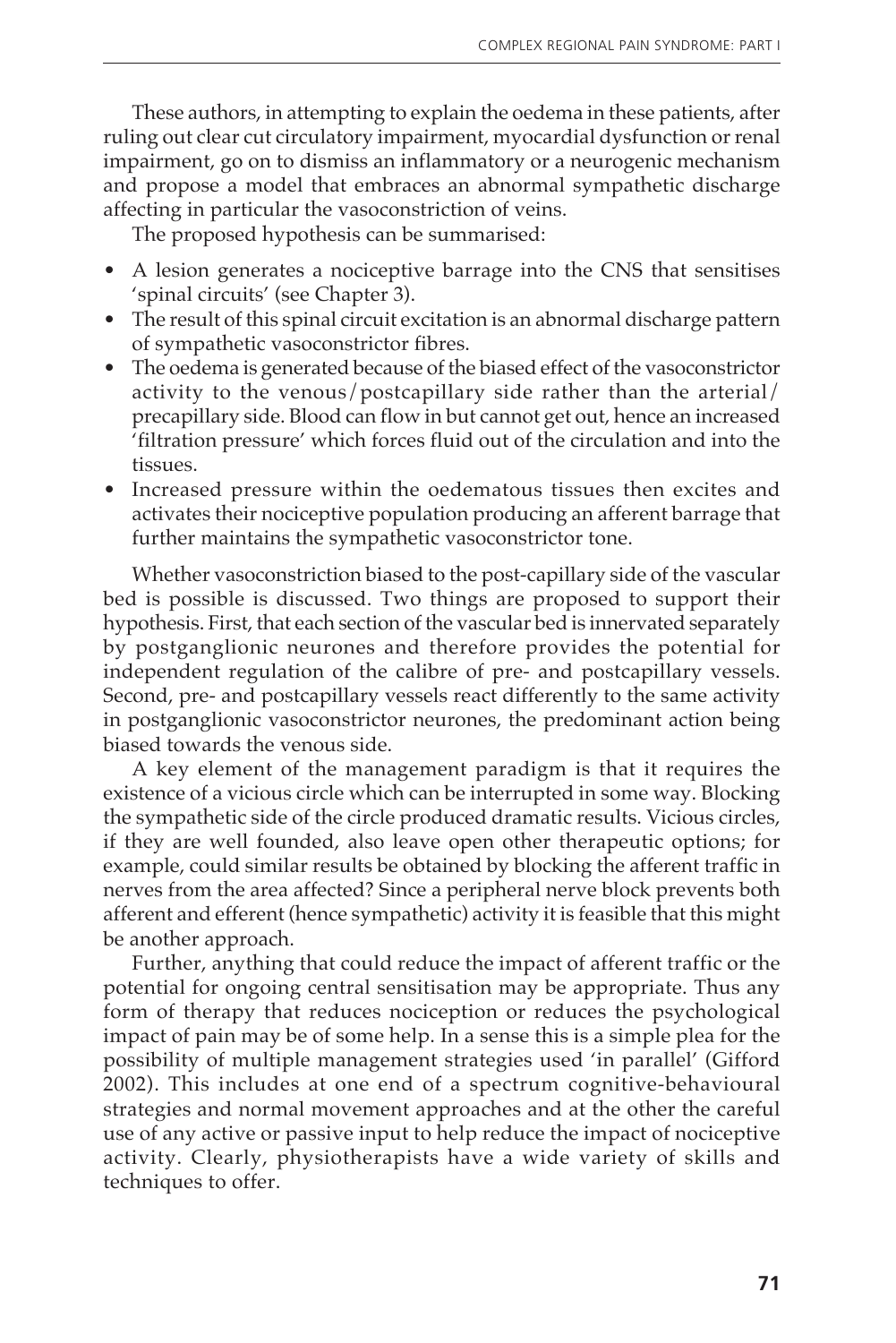#### **Unhealthy target tissues: a source of nociceptive input**

This chapter needs now to hand on to the next two that take a closer look at the role of the sympathetic nervous system in pain. A final point before doing so is that associations between output systems and the input systems linked to pain may be quite indirect. Sympathetic or autonomic activity has the capacity to change the tissues that it innervates—for example a significant part of the discussion above relates to competing hypotheses focused on changes in circulatory perfusion. Thus, it seems quite feasible that altered sympathetic activity, especially if it is functionally disturbed in some way and is persistent (i.e. maladaptive), can lead to detrimental effects and impairments in the tissues it regulates and fosters. Long-term altered circulation, hence altered interstitial pressures and altered nutrition, oxygenation and clearance, is an example that cannot be compatible with positive tissue health. Nociceptive detection or 'sampling' systems may pass this information into the central nervous system with the potential to set up central sensitivity changes and hence pain states that may contain complex and multifaceted vicious circles.

#### **REFERENCES**

- Baron R, Blumberg H, Janig W 1996 Clinical characteristics of patients with complex regional pain syndrome in Germany with special emphasis on vasomotor function. In: Janig W, Stanton-Hicks M (eds) Reflex Sympathetic Dystrophy: A reappraisal. IASP Press, Seattle 25–48
- Birklein F, Handwerker HO 2001 Complex regional pain syndrome: how to resolve the complexity? Pain 94: 1–6
- Blumberg H, Hoffmann U, Mohadjer M et al 1994 Clinical phenomenology and mechanisms of reflex sympathetic dystrophy: Emphasis on edema. In: Gebhart GF, Hammond DL, Jensen TS (eds) Proceedings of the 7th World Congress on Pain, Progress in Pain Research and Management. IASP press, Seattle 455–481
- Boas R A 1996 Complex regional pain syndromes: symptoms, signs, and differential diagnosis. In: Janig W, Stanton-Hicks M (eds) Reflex Sympathetic Dystrophy: A Reappraisal. Progress in Pain Research and Management, Vol 6. IASP Press, Seattle 79–92
- Bonica JJ 1990 Causalgia and other reflex sympathetic dystrophies. In: Bonica JJ (ed) Management of pain 2nd edition. Lea and Feibiger, Philadelphia, PA 220–243
- Bruehl S, Harden RN, Galer BS et al 2002 Complex regional pain syndrome: are there distinct subtypes and sequential stages of the syndrome? Pain 95: 119–124
- Butler SH, Nyman M, Gordh T 2000 Immobility in volunteers transiently produces signs and symptoms of complex regional pain syndrome. In: Devor M, Rowbotham MC, Wiesenfeld-Hallin Z (eds) Proceedings of the 9th World Congress on Pain, Progress in Pain Research and Management, Vol 16. IASP Press, Seattle 657–660
- Drummond PD 1998 The effect of noradrenaline, angiotensin II and vasopressin on blood flow and sensitivity to heat in capsaicin-treated skin. Clinical Autonomic Response 8: 87–93
- Drummond PD, Skipworth S, Finch PM 1996 Alpha (1) adrenoreceptors in normal and hyperalgesic human skin. Clinical Science 91: 73–77
- Gifford LS 2002 Perspectives on the biopsychosocial model part 2: The shopping basket approach. In Touch, The Journal of the Organisation of Chartered Physiotherapists in Private Practice, Spring issue No 99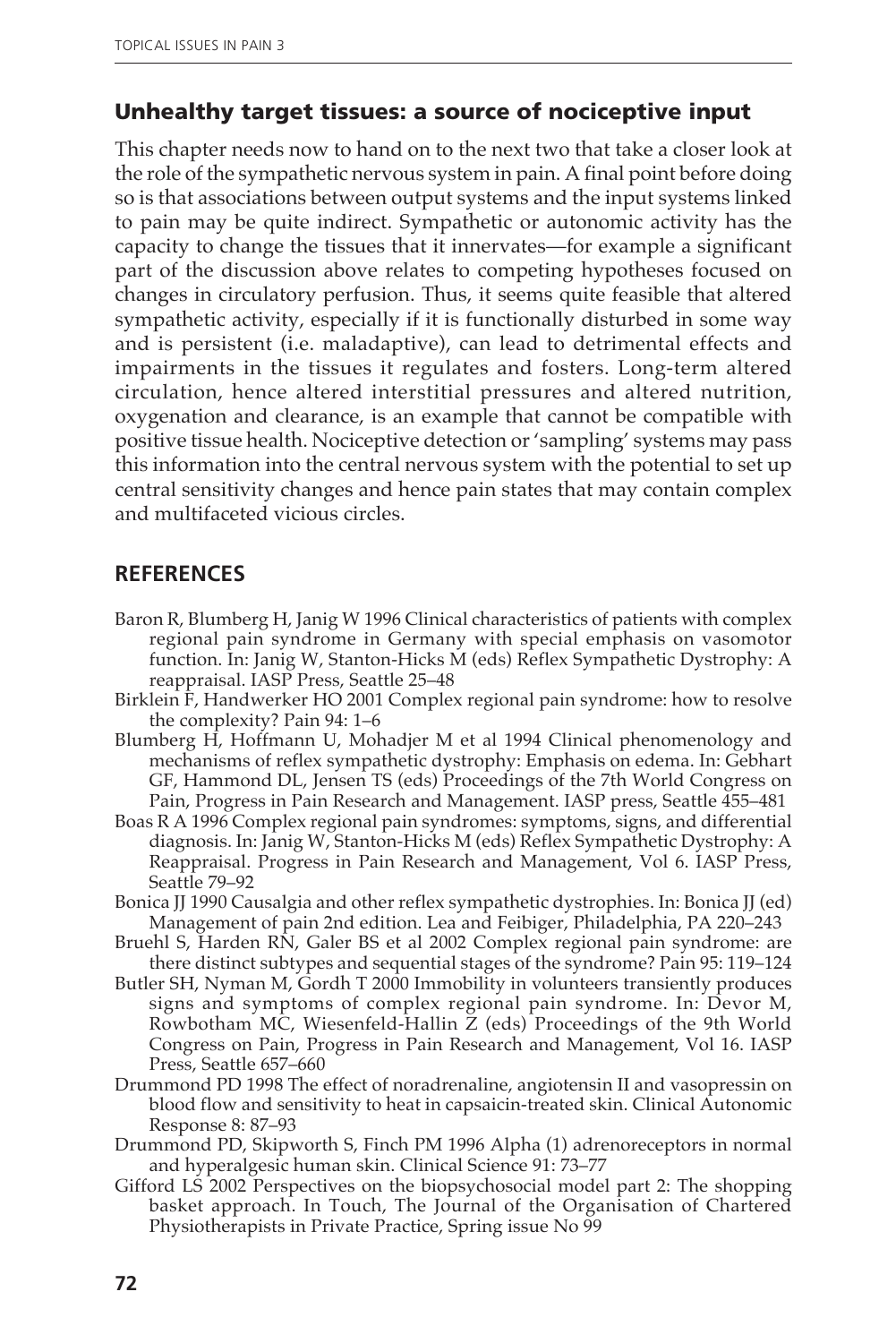- Gifford LS 2002a An Introduction to evolutionary reasoning: Diet, discs and the placebo. In: Gifford LS (ed) Topical Issues in Pain 4. Placebo and nocebo. Muscles and pain. Pain management. CNS Press, Falmouth
- Janig W 1993 Pain and the autonomic nervous system : pathophysiological mechanisms. In: Bannister R, Mathias CJ (eds) Autonomic Failure, 3rd edn. Oxford University Press, Oxford
- Low PA, Wilson PR, Sandroni P et al 1996 Clinical characteristics of patients with reflex sympathetic dystrophy (sympathetically maintained pain) in the USA. In: Janig W, Stanton-Hicks M (eds) Reflex Sympathetic Dystrophy: A reappraisal. IASP Press, Seattle 49–66
- Maves TJ, Smith B 1996 Pain behaviours and sensory alterations following immobilization of the rat hindpaw. Abstracts: 8th World Congress in Pain. IASP Press, Seattle 118
- Michaelis M 2000 Coupling of sympathetic and somatosensory neurons following nerve injury: Mechanisms and potential significance for the generation of pain. In: Devor M, Rowbotham MC, Wiesenfeld-Hallin Z (eds) Proceedings of the 9th World Congress on Pain, Progress in Pain Research and Management, Vol 16. IASP Press, Seattle 645–656
- Raja S N, Meyer RA, Ringkamp M et al 1999 Peripheral mechanisms of nociception. In: Wall PD, Melzack R (eds) Textbook of Pain 4th edn. Churchill Livingstone, Edinburgh 11–57
- Serra J, Ochoa J, Campero M 2001 Human studies of primary nociceptors in neuropathic pain. In: Hansson PT, Fields H, Hill RG et al (eds) Neuropathic Pain: Pathophysiology and Treatment, Progress in Pain Research and Management Vol 21. IASP Press, Seattle 63-83
- Sluka KA, Willis WD, Westlund KN 1995 The role of dorsal root reflexes in neurogenic inflammation. Pain Forum 4 (3): 141–149
- Stanton-Hicks M, Janig W, Hassenbusch S et al 1995 Reflex sympathetic dystrophy: changing concepts and taxonomy. Pain 63: 127–133
- Tanaka T, Danno K, Ikai K et al 1988 Effects of substance P and substance K on the growth of cultured keratinocytes. Journal of Investigations in Dermatology 90: 399–401
- Torebjork E, Wahren L, Wallin G et al 1995 Noradrenaline-evoked pain in neuralgia. Pain 63: 11–20
- Ushida T, Willis WD 1996 Effect of contracture-induced pain in rat: Electrophysiological and behavioural study. Abstracts: 8th World Congress in Pain. IASP Press, Seattle 6
- Vallbo A, Hagbarth K-E, Torebjork HE et al 1979 Somatosensory, pro–rioceptive and sympathetic activity in human peripheral nerves. Physiological Review 59: 919-957
- van-der-Laan L, Kapitein P, Verhofstad A et al 1998 Clinical signs and symptoms of acute reflex sympathetic dystrophy in one hindlimb of the rat, induced by infusion of a free-radical donor. Acta Orthopaedica Belgium 64: 210–217
- Veldman PHJM 1999 Inflammatory aspects of RSD. In: Max M (ed) Pain 1999—an updated review. Refresher course syllabus. IASP Press, Seattle 343–345
- Veldman PHJM, Reynen HM, Arntz IE et al 1993 Signs and symptoms of reflex sympathetic dystrophy: prospective study of 829 patients. Lancet 342: 1012–1016
- Wakisaka S, Kajander KC, Bennett GJ 1991 Abnormal skin temperature and abnormal sympathetic vasomotor innervation in an experimental painful peripheral neuropathy. Pain 46: 299–313
- Wall PD 1995 Noradrenaline-evoked pain in neuralgia. Pain 63: 1–2
- Wallin BG, Elam M 1997 Cutaneous sympathetic nerve activity in humans. In: Morris JL, Gibbins IL (eds) Autonomic innervation of the skin. Harwood Academic, Amsterdam 111–132
- Wasner G, Schattschneider J, Heckmann K et al 2001 Vascular abnormalities in reflex sympathetic dystropohy (CRPS I): mechanisms and diagnostic value. Brain 124  $(\bar{P}t\bar{3})$ : 587–599